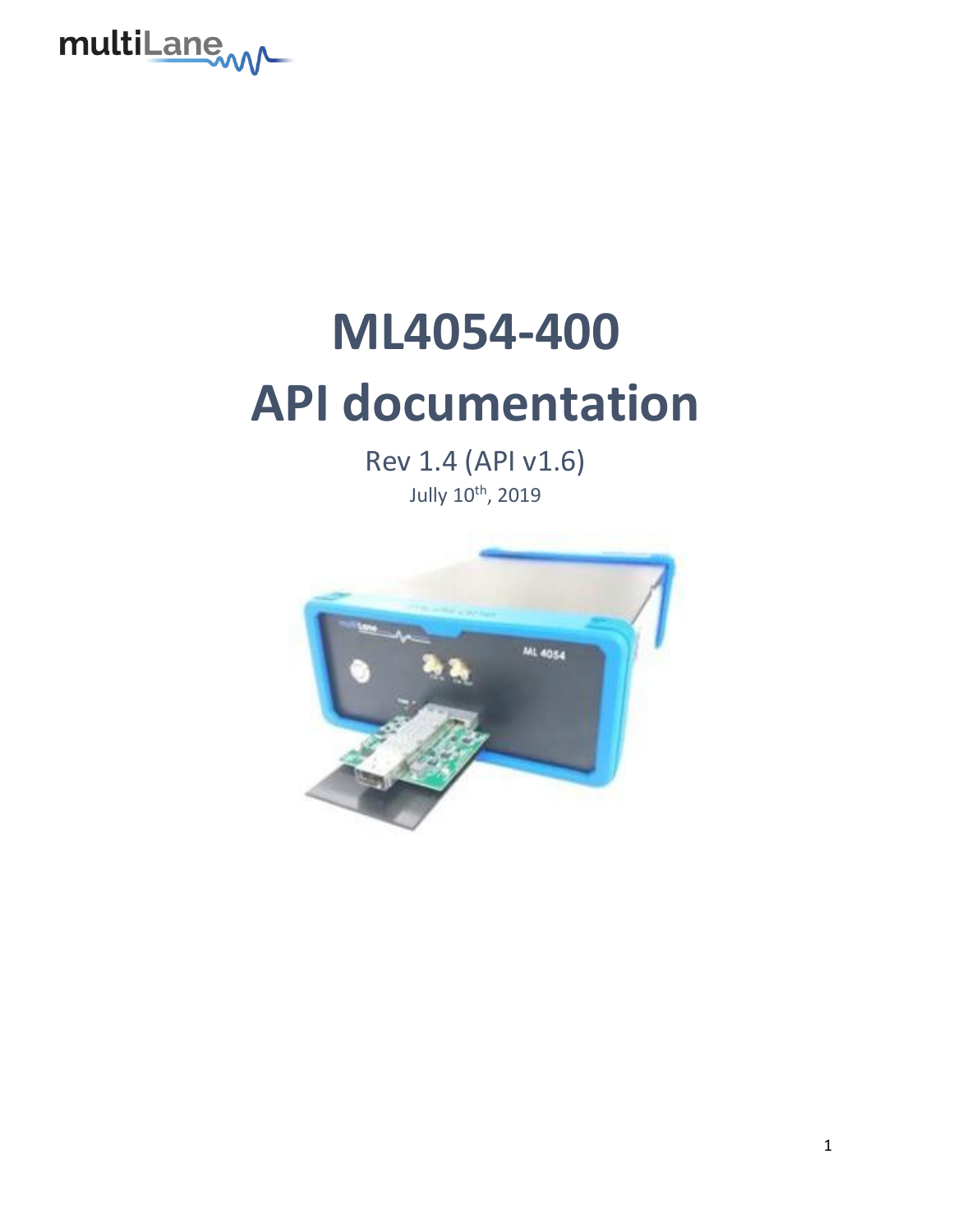

# <span id="page-1-0"></span>**Table of Contents**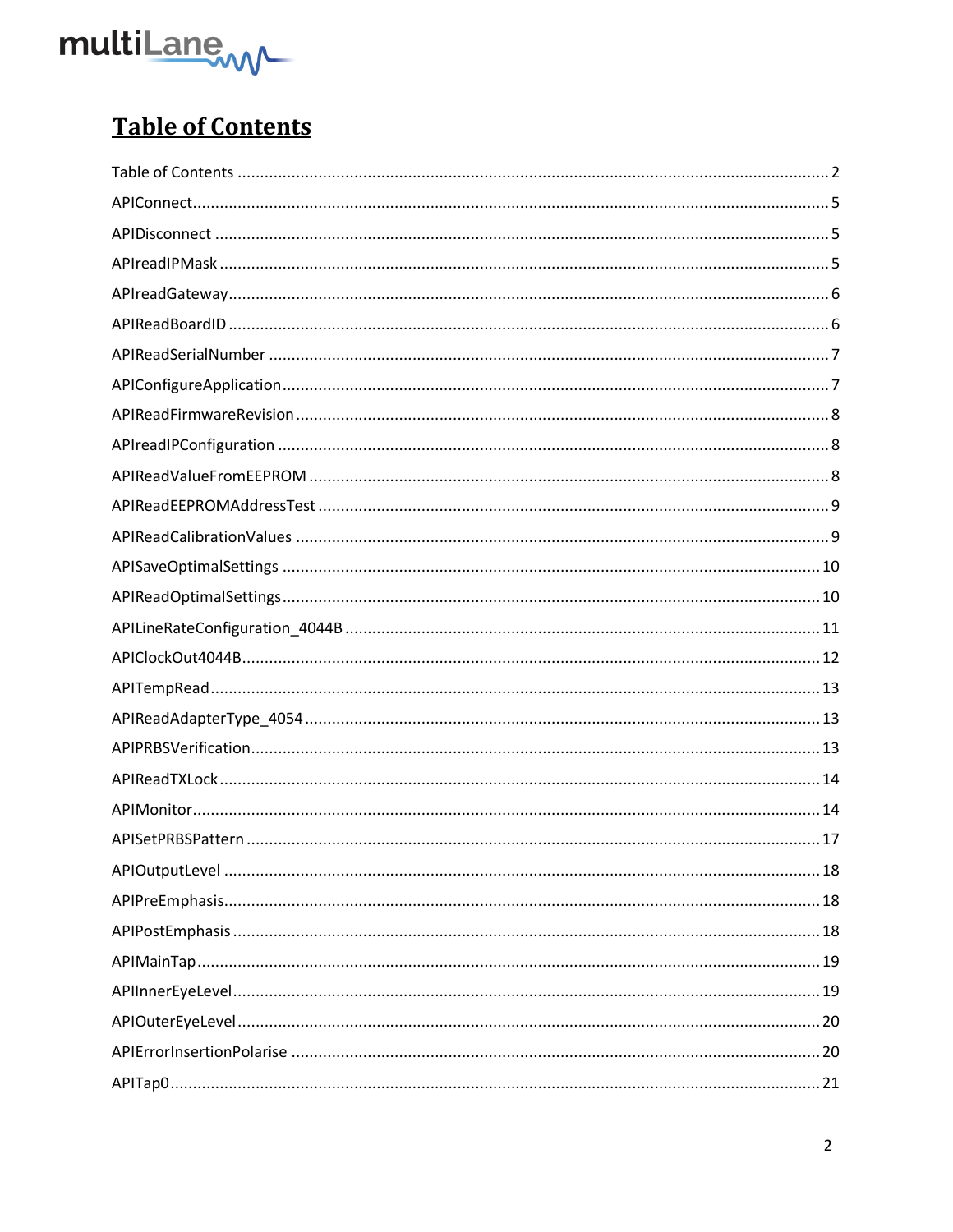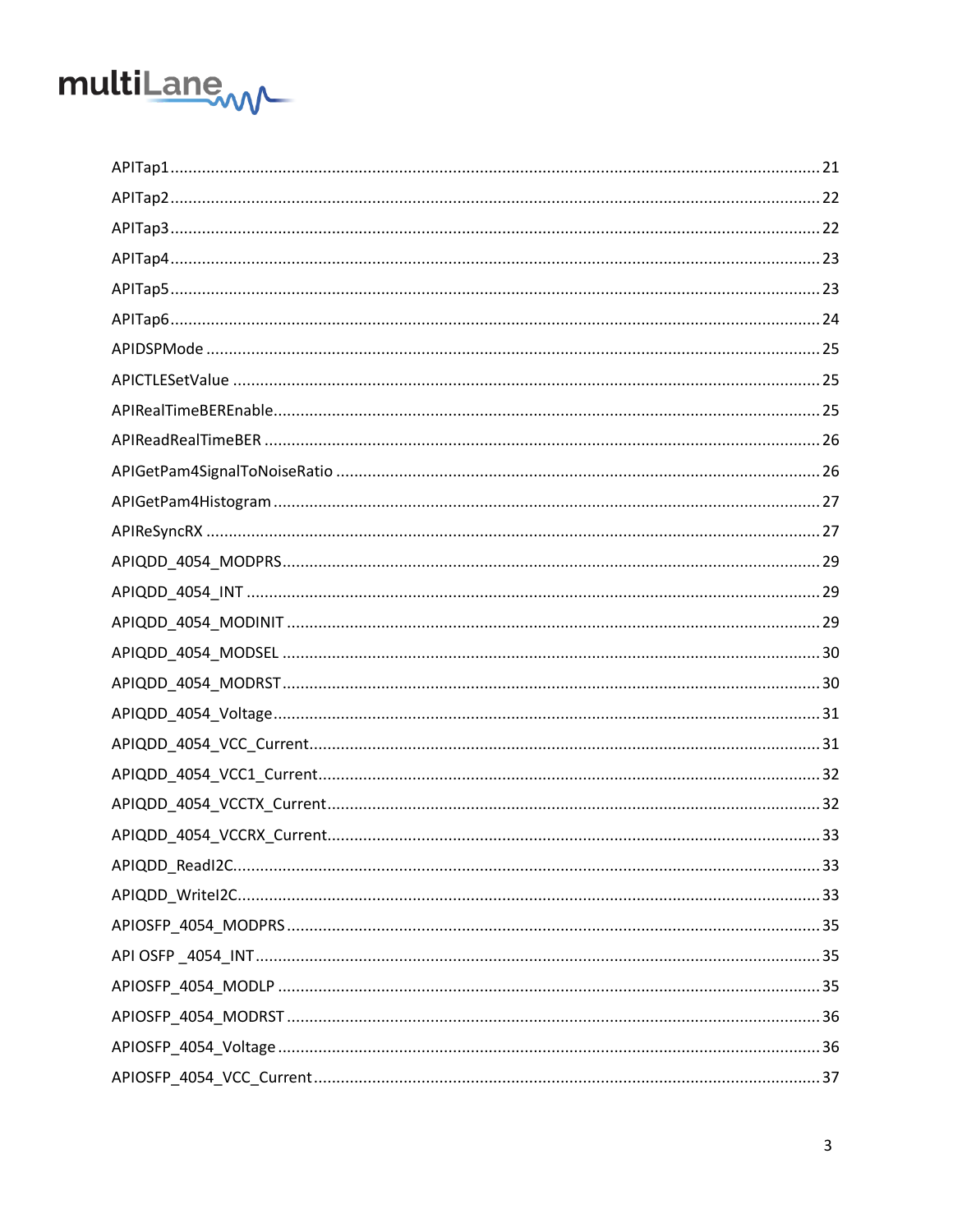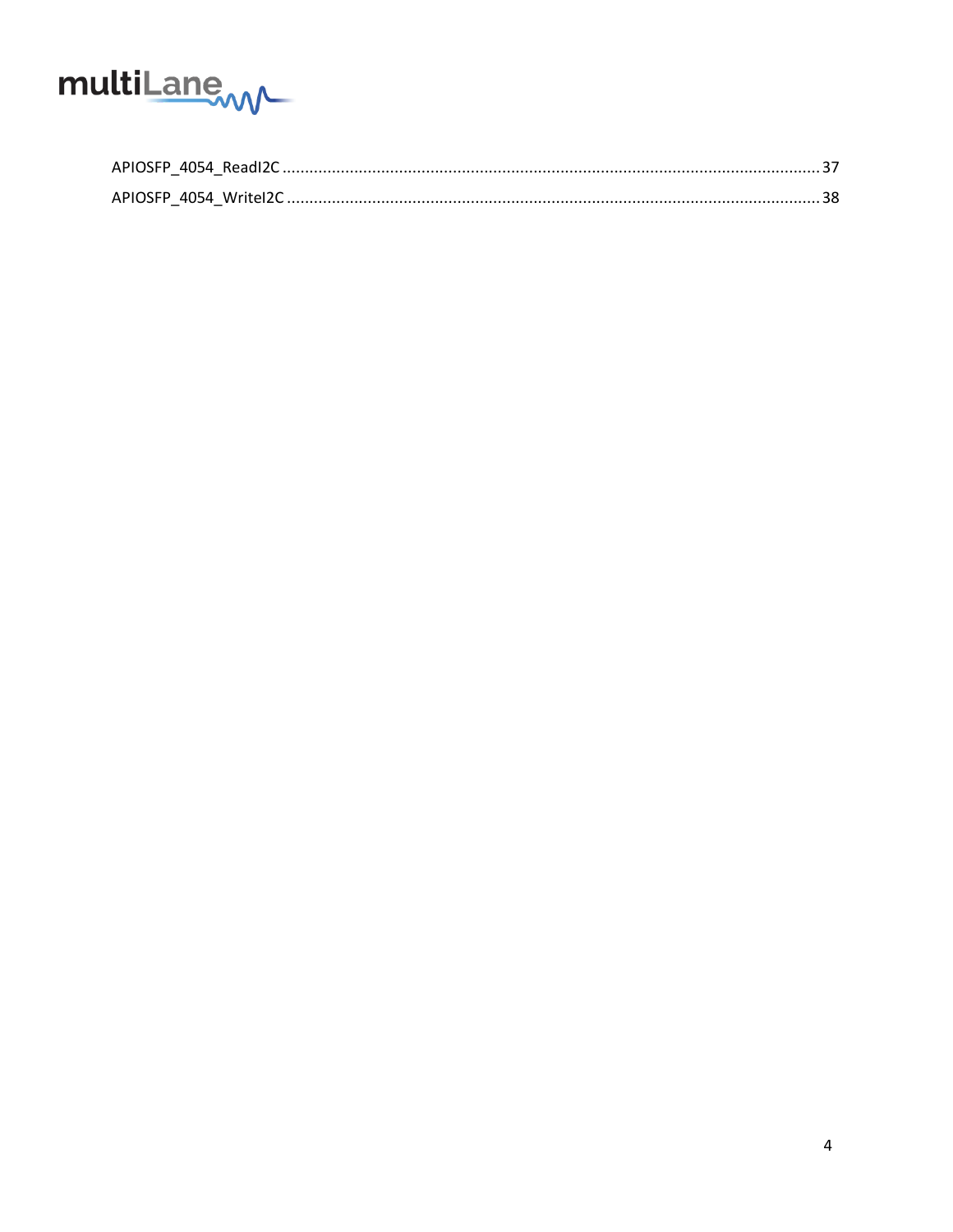

# **I. Connection:**

# <span id="page-4-0"></span>**APIConnect**

This API call is responsible to establish a connection between the client application and the hardware. It can be used to connect simultaneously with many BERTs using the instance parameter, each connected BERT will have a unique instance.

This API is a prerequisite to all other API calls.

int\_stdcall APIConnect(byte instance, char\* ip);

Arguments: instance: API instance. ip: pointer to the char array containing the IPv4 of the hardware. Return value: 1 if success and 0 if failed.

C# Example:

```
public int Connect(byte instance, string ipAddress)
{
return APIConnect(instance, ipAddress);
}
```
# <span id="page-4-1"></span>**APIDisconnect**

This API call is used to disconnect the client application from the hardware.

int stdcall APIDisconnect(byte instance);

Arguments: instance: API instance. Return value: 1 if success and 0 if failed.

C# Example: public int Disconnect(byte instance) { return APIDisconnect(instance); }

# <span id="page-4-2"></span>**APIreadIPMask**

This API call is used to read the Ethernet mask of the board.

bool stdcall APIreadIPMask(byte instance, char\* IPMask);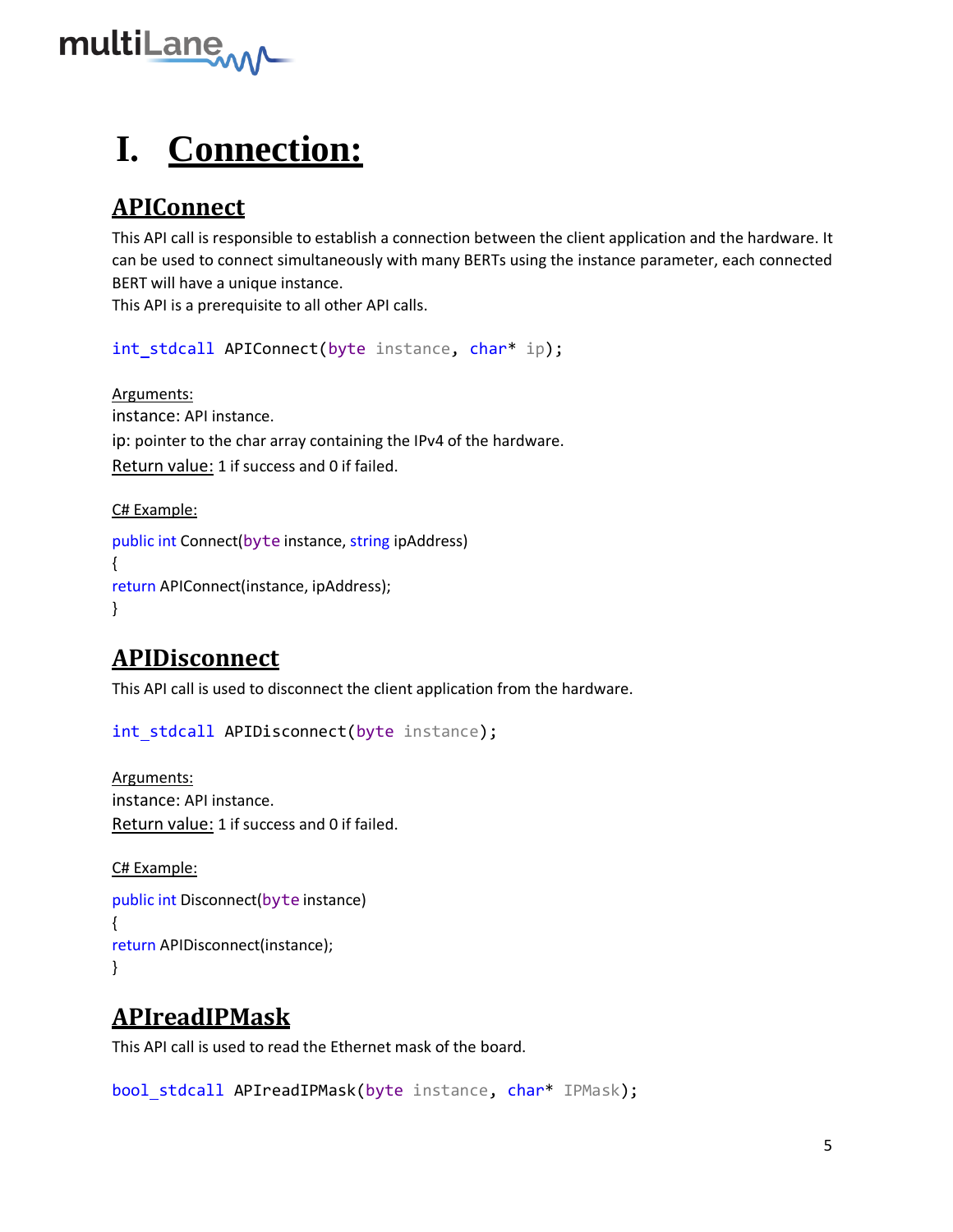

Arguments:

instance: API instance.

IPMask: Output argument, pointer to the char array containing the Ethernet mask of the hardware. Return value: true if success and false if failed.

C# Example:

```
public int ReadIPMask(byte instance, ref string IPMask)
{
return APIreadIPMask(instance, ref IPMask);
}
```
#### <span id="page-5-0"></span>**APIreadGateway**

This API call is used to read the Ethernet gateway of the board.

```
bool stdcall APIreadGateway(byte instance, char* IPGateway);
```
Arguments: instance: API instance. IPGateway: Output argument, pointer to the char array containing the Ethernet gateway of the hardware.

Return value: true if success and false if failed.

C# Example: public int ReadGateway(byte instance, ref string IPGateway) { return APIReadGateway(instance, ref IPGateway); }

#### <span id="page-5-1"></span>**APIReadBoardID**

This API call is used to read the board ID from the Firmware.

```
int stdcall APIReadBoardID(byte instance);
```
Arguments: instance: API instance. Return value: 32 bits integer representing the board's ID.

C# Example: public int ReadBoardID(byte instance) { return APIReadBoardID(instance);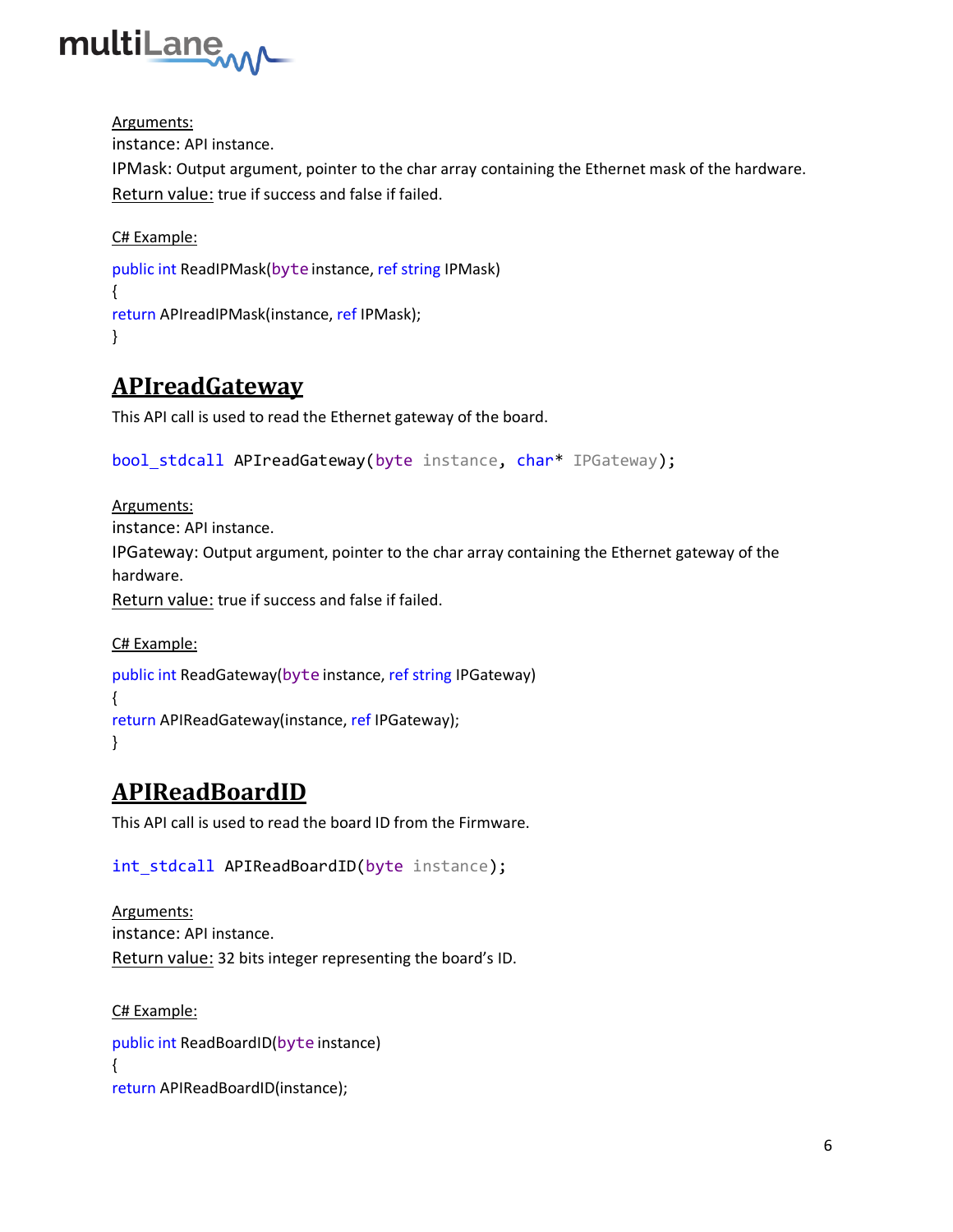

#### }

# <span id="page-6-0"></span>**APIReadSerialNumber**

This API call is used to read the board serial number from the Firmware.

```
int stdcall APIReadSerialNumber(byte instance, UINT64 *SN, int
*SerialNumberVersion);
```
#### Arguments:

instance: API instance.

SN: Output argument, pointer to a 64 bits unsinged integer representing the board's serial number. SerialNumberVersion: Output argument, pointer to a 32 bits integer representing the board's serial number version (0 if old and 1 ifnew).

Return value: 1 if success and 0 if failed.

C# Example:

public int ReadSerialNumber(byteinstance, ref UINT64 SerialNumber, ref int SerialNumberVersion) { return APIReadSerialNumber(instance, ref SerialNumber, ref SerialNumberVersion);

}

#### <span id="page-6-1"></span>**APIConfigureApplication**

This API call is used to configure the clock file location.

```
int_stdcall APIConfigureApplication(byte instance, char* saveConfig, char*
saveBathtub, char* saveEye, int saveBathtubEnable, int saveEyeEnable);
```
Arguments:

instance: API instance.

saveConfig: char array containing the path of the clock file (.clk) used for the line rate configuration.

saveBathtub: char array containing the path of the location to save the bathtub (not used for ML4054-400).

saveEye: char array containing the path of the location to save the eye diagram (not used for ML4054- 400).

saveBathtubEnable: integer used to enable saving bathtub points (0 disable, 1 enable. Not used for ML4054-400).

saveEyeEnable: integer used to enable saving Eye diagram points (0 disable, 1 enable. Not used for ML4054-400).

Return value: 1 if success and 0 if failed.

C# Example: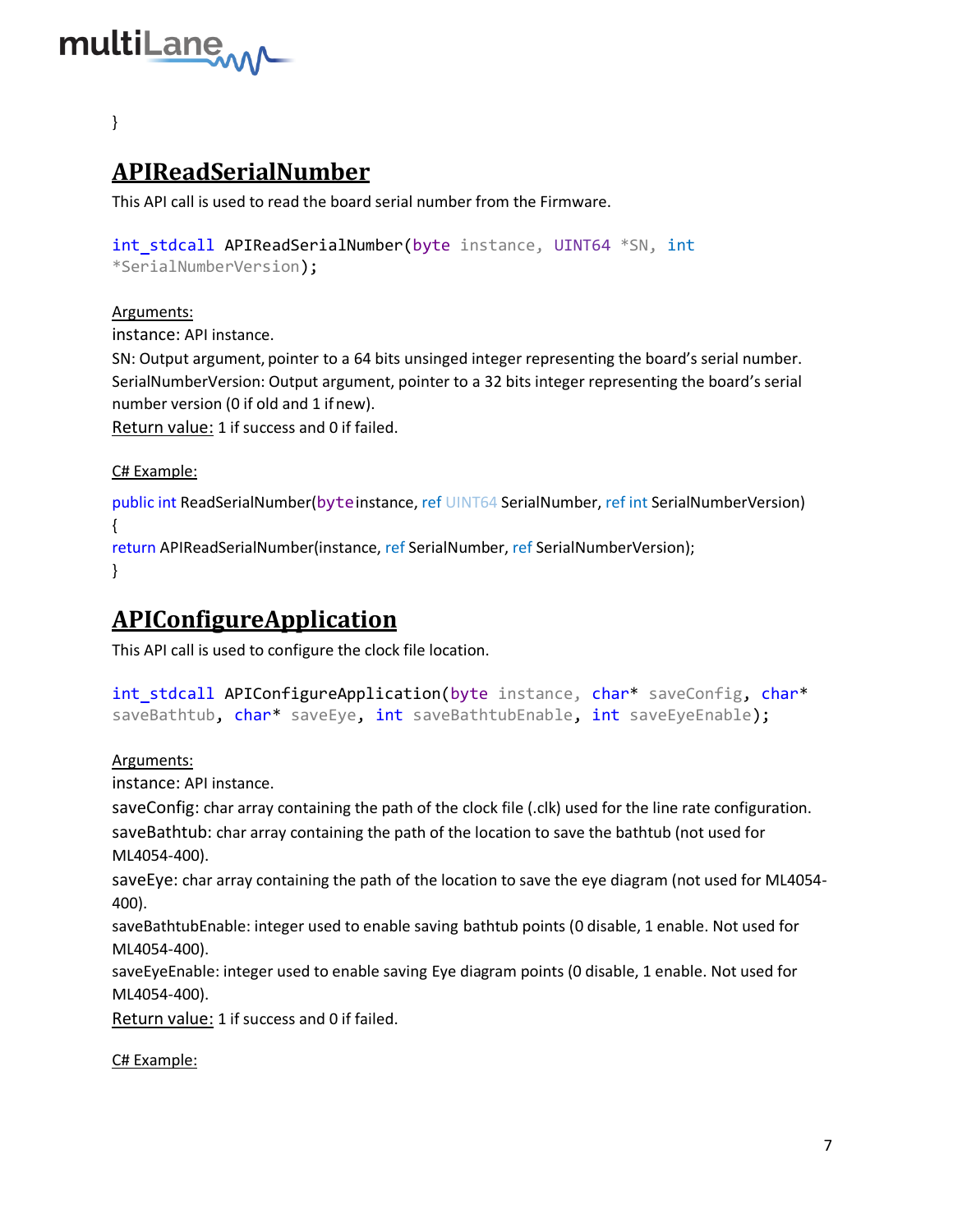

public int ConfigureApplication(byte instance, string saveConfig, string saveBathtub, string saveEye, int saveBathtubEnable, int saveEyeEnable) {

```
return APIConfigureApplication( instance, saveConfig, saveBathtub, saveEye, saveBathtubEnable, 
saveEyeEnable);
```
#### }

#### <span id="page-7-0"></span>**APIReadFirmwareRevision**

This API call is used to read the firmware revision from the firmware.

double stdcall APIReadFirmwareRevision(byte instance);

Arguments: instance: API instance. Return value: double representing the board's firmware revision.

#### C# Example:

```
public double ReadFirmwareRevision(byte instance)
{
return APIReadFirmwareRrevision(instance);
}
```
#### <span id="page-7-1"></span>**APIreadIPConfiguration**

This API call is used to read the IP of the board.

bool stdcall APIreadIPConfiguration(byte instance, char\* ip);

Arguments:

instance: API instance.

ip: Output argument, pointer to the char array containing the IPv4 of the hardware. Return value: true if success and false if failed.

C# Example:

```
public int ReadIPConfiguration(byte instance, ref string ipAddress)
{
return APIReadIPConfiguration(instance, ref ipAddress);
}
```
#### <span id="page-7-2"></span>**APIReadValueFromEEPROM**

This API call is used to read a 16 bits value from the EEPROM of the hardware.  $\triangle$  Please double check with ML support to get EEPROM address to read from.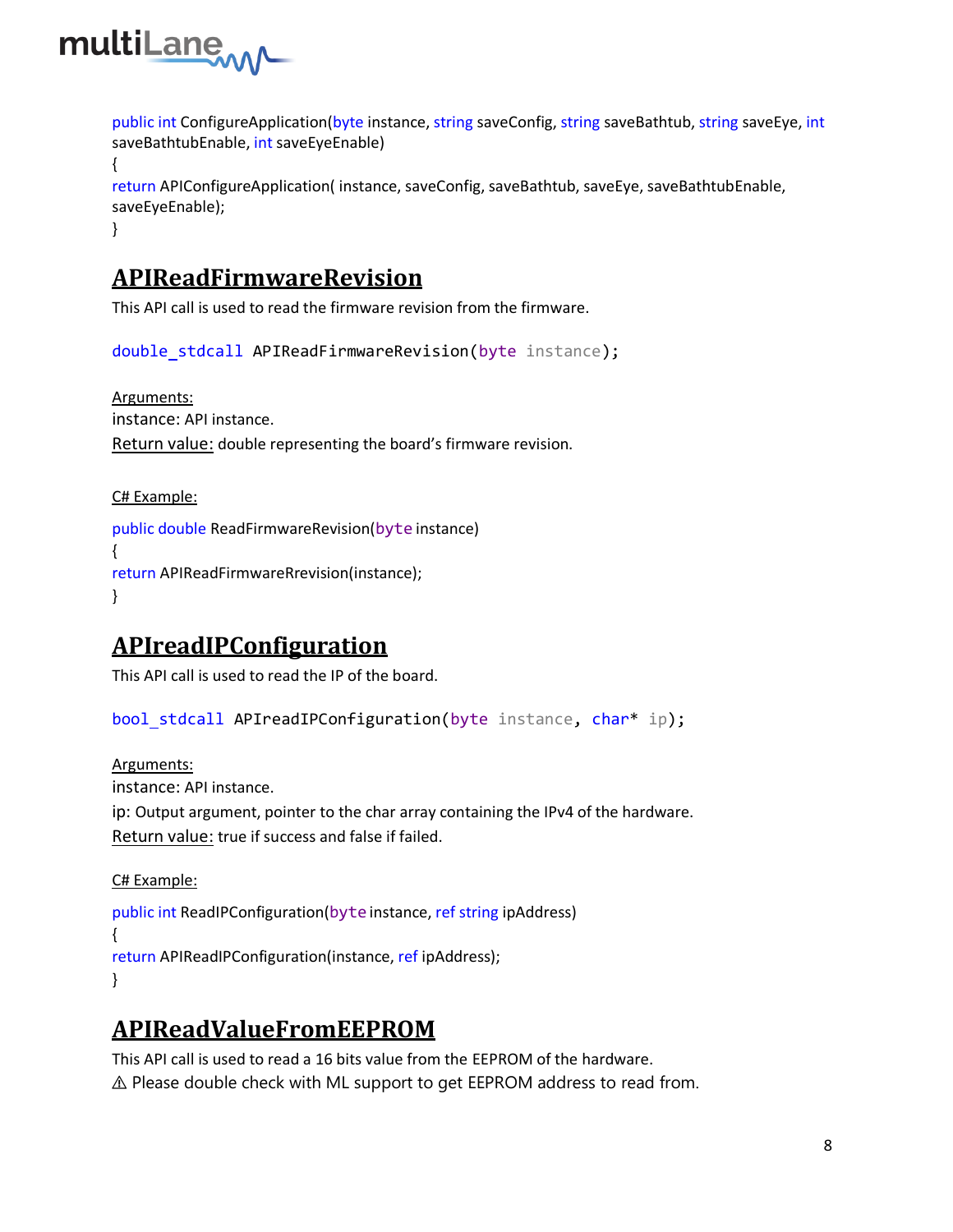

bool stdcall APIReadValueFromEEPROM(byte instance, UINT16 Address, UINT16 \* Data);

Arguments: instance: API instance. Address: EEPROM address. Data: 16 bits data read from the EEPROM. Return value: true if success and false if failed.

#### C# Example:

```
public bool ReadValueFromEEPROM(byteinstance, ushort address, ref ushort Data)
{
return APIReadValueFromEEPROM(instance, address, ref Data);
}
```
# <span id="page-8-0"></span>**APIReadEEPROMAddressTest**

This API call is used to read a double value from the EEPROM of the hardware (starting from 0x2000). ⚠ Please double check with ML support to get EEPROM address to read from.

```
int stdcall APIReadEEPROMAddressTest(byte instance, int channel, UINT16
Address, double * Data);
```
Arguments: instance: API instance. channel: channel index (0x300 EEPROM register for every channel). Address: EEPROM address. Data: double data read from the EEPROM. Return value: 1 if success and 0 if failed.

C# Example:

```
public int ReadEEPROMAddressTest(byteinstance, int channel, uint address, ref double Data)
{
return APIReadEEPROMAddressTest(instance, channel, address, ref Data);
}
```
# <span id="page-8-1"></span>**APIReadCalibrationValues**

This API call is used to read the calibration values from the EEPROM. ⚠ Please double check with ML support to get calibration values distribution on the EEPROM.

int stdcall APIReadCalibrationValues(byte instance, double\* values); Arguments: instance: API instance.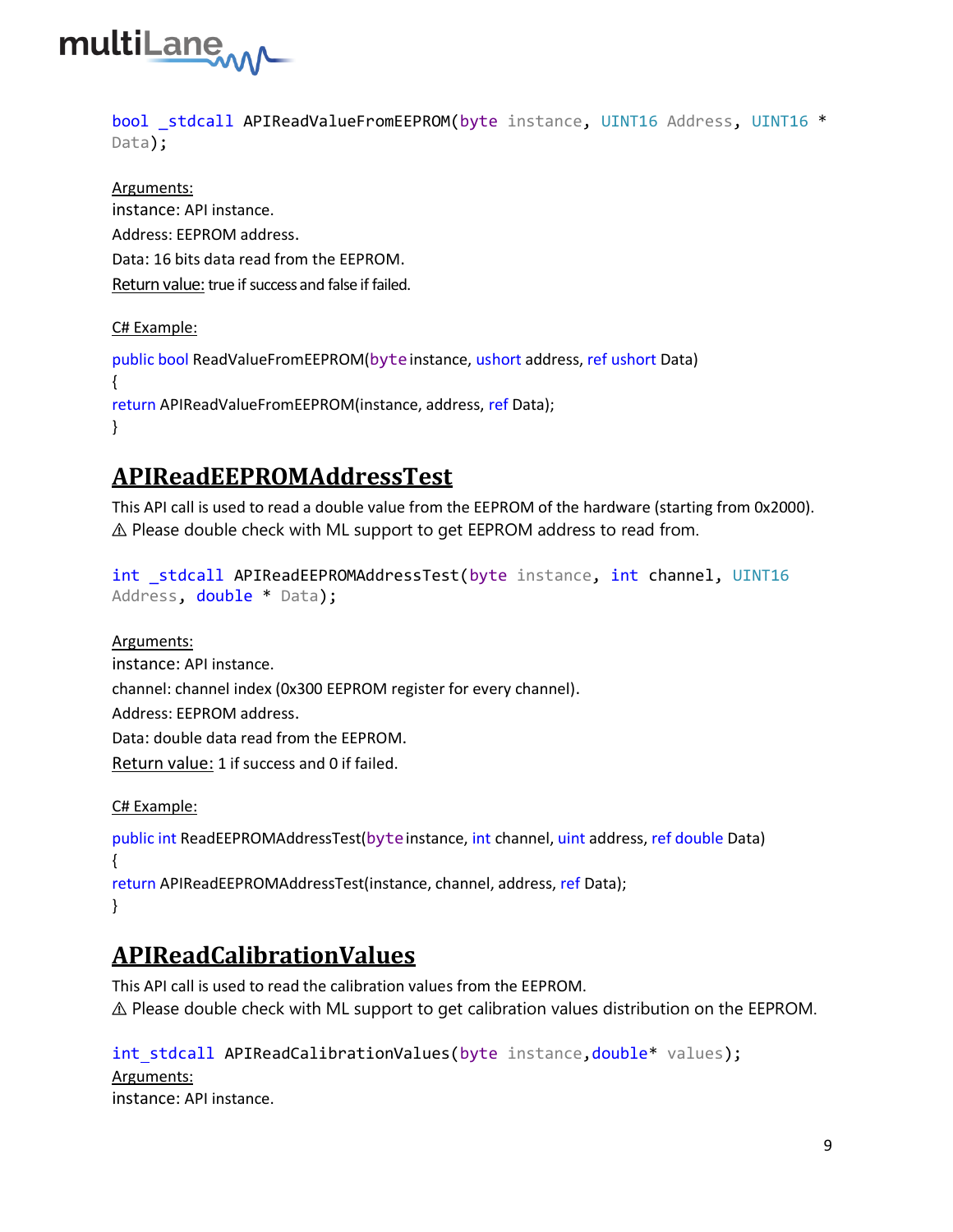

Values: Output parameter, pointer to an array of double containing the calibration values read from the EEPROM. Each channel has 14 values (7 for low rate and 7 for high rate). Return value: 1 if success and 0 if failed.

C# Example:

```
public int ReadCalibrationValues(byte instance, double[] values)
{
return APIReadCalibrationValues(instance, ref Data);
}
```
#### <span id="page-9-0"></span>**APISaveOptimalSettings**

This API call is used to save the optimal settings (PreEmphasis, MainTap, PostEmphasis, Inner Eye and Outer Eye) for each channel.

⚠ Using this function will delete ML optimal settings saved on the board.

```
bool stdcall APISaveOptimalSettings(byte instance, int Channel, int mode,
double *Data);
```
Arguments: instance: API instance. channel: index of the channel. mode: 0 for low rate and 1 for high rate. Data: pointer to an array containing the five optimal settings values. Return value: true if success and false if failed.

C# Example:

```
public bool SaveOptimalSettings(byteinstance, int channel, double[] values)
{
return APISaveOptimalSettings(instance, channel, Data);
}
```
#### <span id="page-9-1"></span>**APIReadOptimalSettings**

This API call is used to load the optimal settings (PreEmphasis, MainTap, PostEmphasis, Inner Eye and Outer Eye) for each channel.

```
bool stdcall APIReadOptimalSettings(byte instance, int Channel, int mode,
double *Data);
```
Arguments: instance: API instance. channel: index of the channel.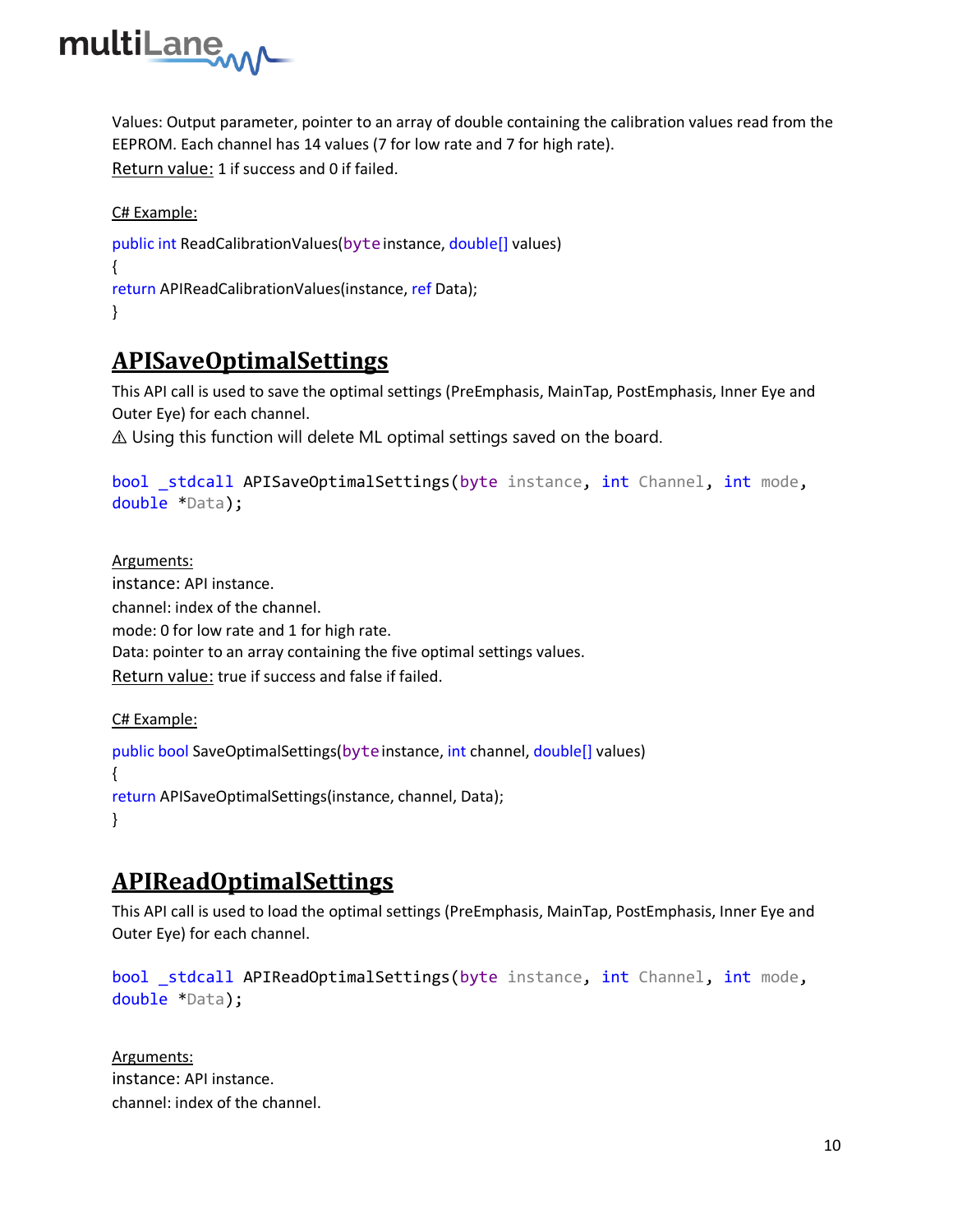

mode: 0 for low rate and 1 for high rate.

Data: Output parameter, pointer to an array containing the five optimal settings values read from the EEPROM.

Return value: true if success and false if failed.

C# Example:

```
public bool ReadOptimalSettings(byte instance, int channel, double[] values)
{
return APIReadOptimalSettings(instance, channel, Data);
}
```
#### <span id="page-10-0"></span>**APILineRateConfiguration\_4044B**

This API call is used to set the line rate and its configuration on the board.

int stdcall APILineRateConfiguration 4044B(byte instance, double lineRate, int clockSource, EyeMode ML4004 eyeMode, int PreCoding, int GrayMapping, int FECEnable, int FECType, int Taps);

Arguments:

instance: API instance. linerate: line rate to be applied to the board. Clocksource: 0 for external and 1 for internal silab. eyeMode: 0 for PAM4 and 1 for NRZ. PreCoding: 0 to disable pre coding and 1 to enable it. GrayMapping: 0 to disable gray mapping and 1 to enable it. FECEnable: 0 to disable FEC and 1 to enable it. FECType: 0 for RS544, 1 for RS528 and 2 for Fire code. Side: 0 for 3 Taps (Pre/Main/Post), 1 to enable 7 Taps (FW rev >= 1.8) Return value: true if success and false if failed.

C# Example:

Public int LineRateConfiguration\_4044B(double linerate, int clocksource, int Eyemode, int precoding, int graymapping, int FECEnable, int FECType, int Taps)

{

return APILineRateConfiguration\_4044B(linerate, clocksource, Eyemode, precoding, graymapping, FECEnable, FECType, Taps)

}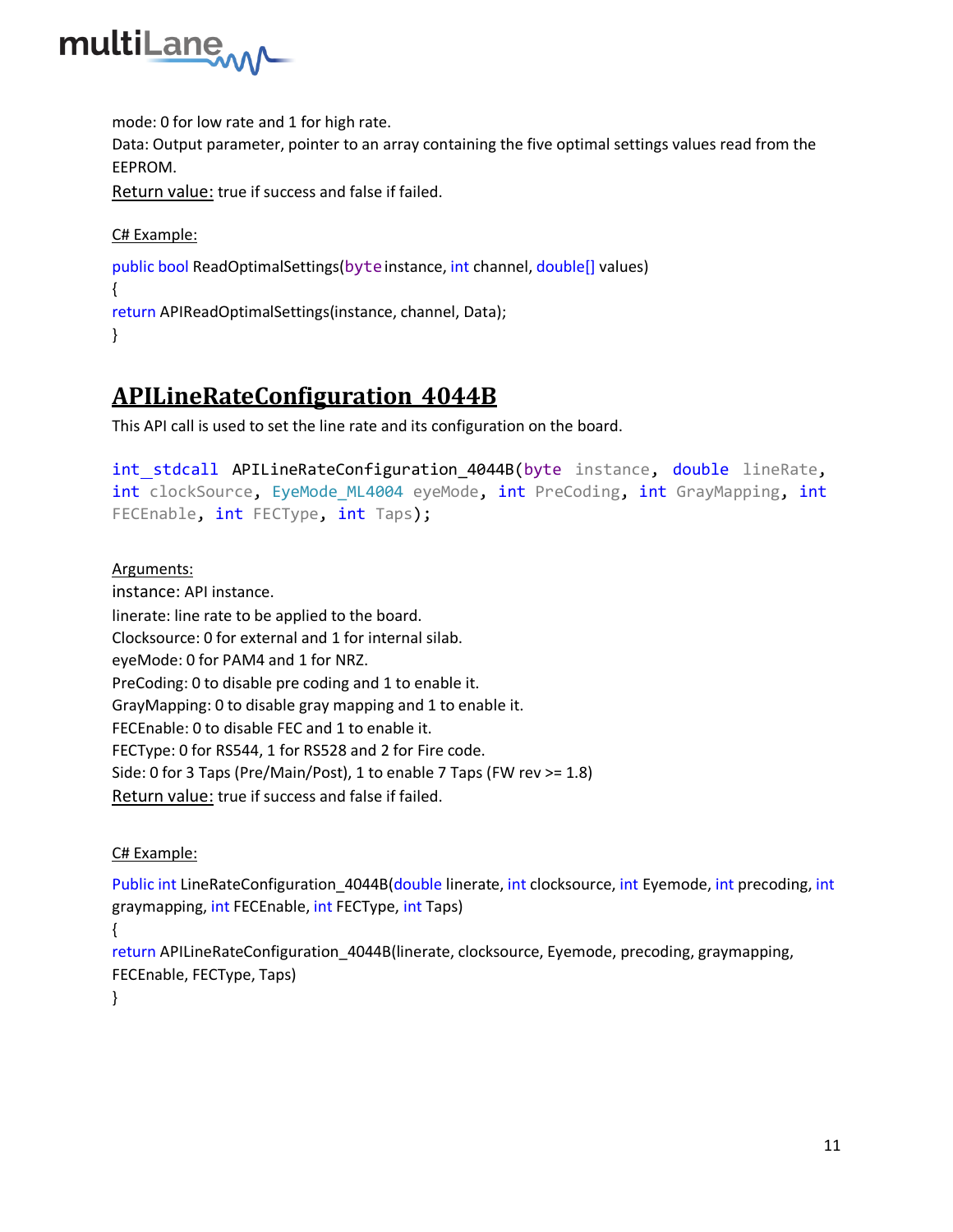

## <span id="page-11-0"></span>**APIClockOut4044B**

This API call is used to set the clock out of the board. The clock out can be either the reference clock or the monitor clock divided by a rate.

int stdcall APIClockOut4044B(byte instance, int TriggerOut, int Rate);

#### Arguments:

instance: API instance.

TriggerOut: 0 for monitor clock, 1 for reference clock and 3 for TXPLL Clock ( to get TXPLL clock, a hardware rework should be done to the board)

Rate: monitor clock divider (0 for 32, 1 for 64, 2 for 128…. 7 for 4096) or TXPLL clock divider ( 2/4/8/16/32) This feature is available in FW rev 1.8 and above and a HW rework should be done to the board.

Return value: 1 if success and 0 if failed.

C# Example:

public int ClockOut4044B(byte instance, int TriggerOut, int rate) { return APIClockOut4044B(instance, TriggerOut, rate); }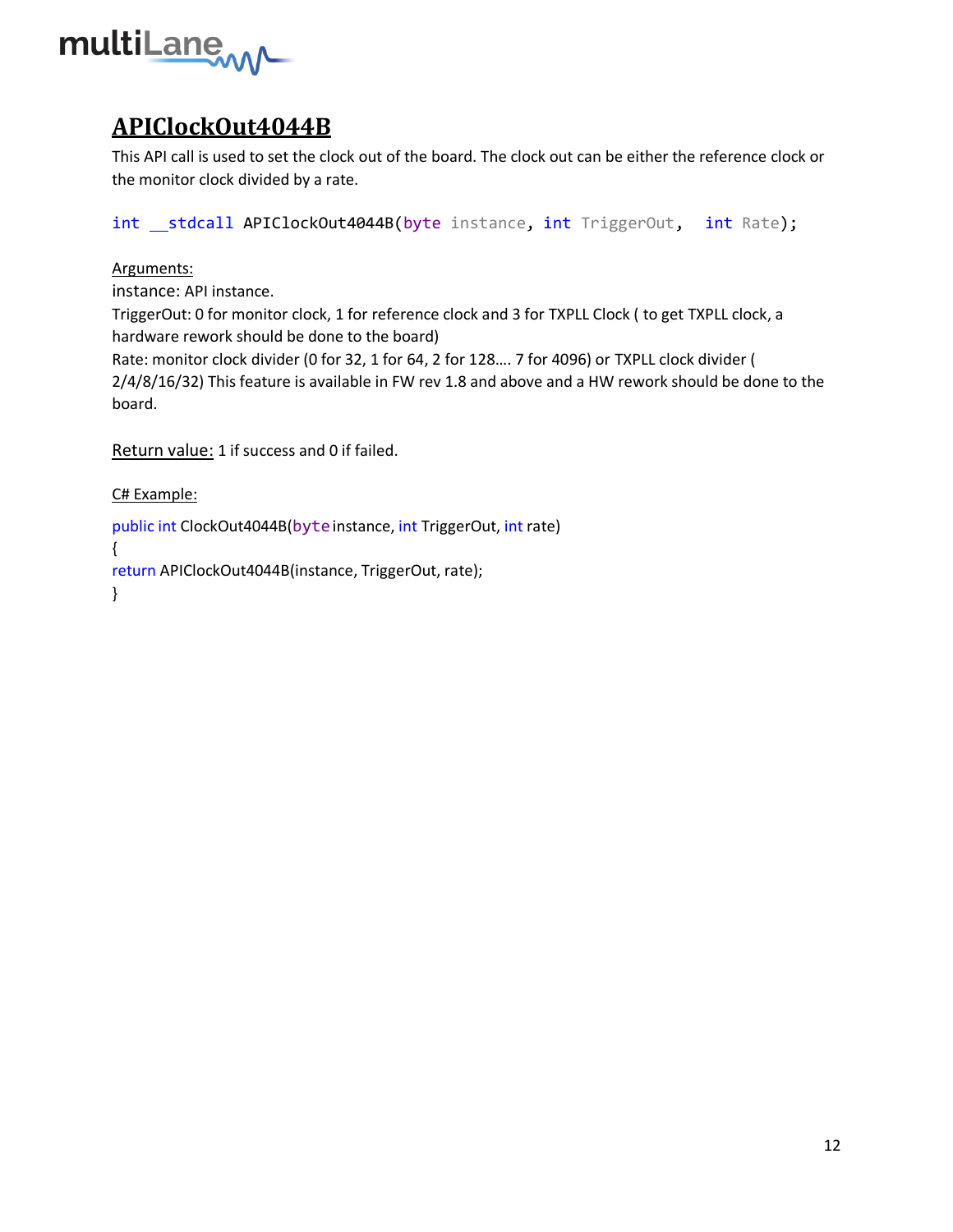

# **II. Monitoring:**

# <span id="page-12-0"></span>**APITempRead**

This API call is used to read the temperature from different sensors on the board.

```
double stdcall APITempRead(byte instance, int index);
```

```
Arguments:
instance: API instance.
index: index of the temperature sensor.
Return value: double precision variable containing the temperature read from the specific sensor. 
C# Example:
public double TempRead(byte instance, int index)
{
return APITempRead(instance, index);
}
```
# <span id="page-12-1"></span>**APIReadAdapterType\_4054**

This API call is used to read the type of the adapter plugged in the ML4054-400.

```
bool _stdcall APIReadAdapterType_4054(byte instance, UINT16 *Data);
```

```
Arguments:
instance: API instance.
Data: Output argument, pointer to a 16 bits containing the adapter type (0 for unknown, 1 for QDD and 
2 for OSFP)
Return value: true if success and false if failed.
```

```
C# Example:
public double ReadAdapterType_4054(byte instance, ref ushort type)
{
return APIReadAdapterType 4054 (instance, ref type);
}
```
#### <span id="page-12-2"></span>**APIPRBSVerification**

This API call is used to check the RX lock for each channel.

int stdcall APIPRBSVerfication(byte instance, int channel);

Arguments: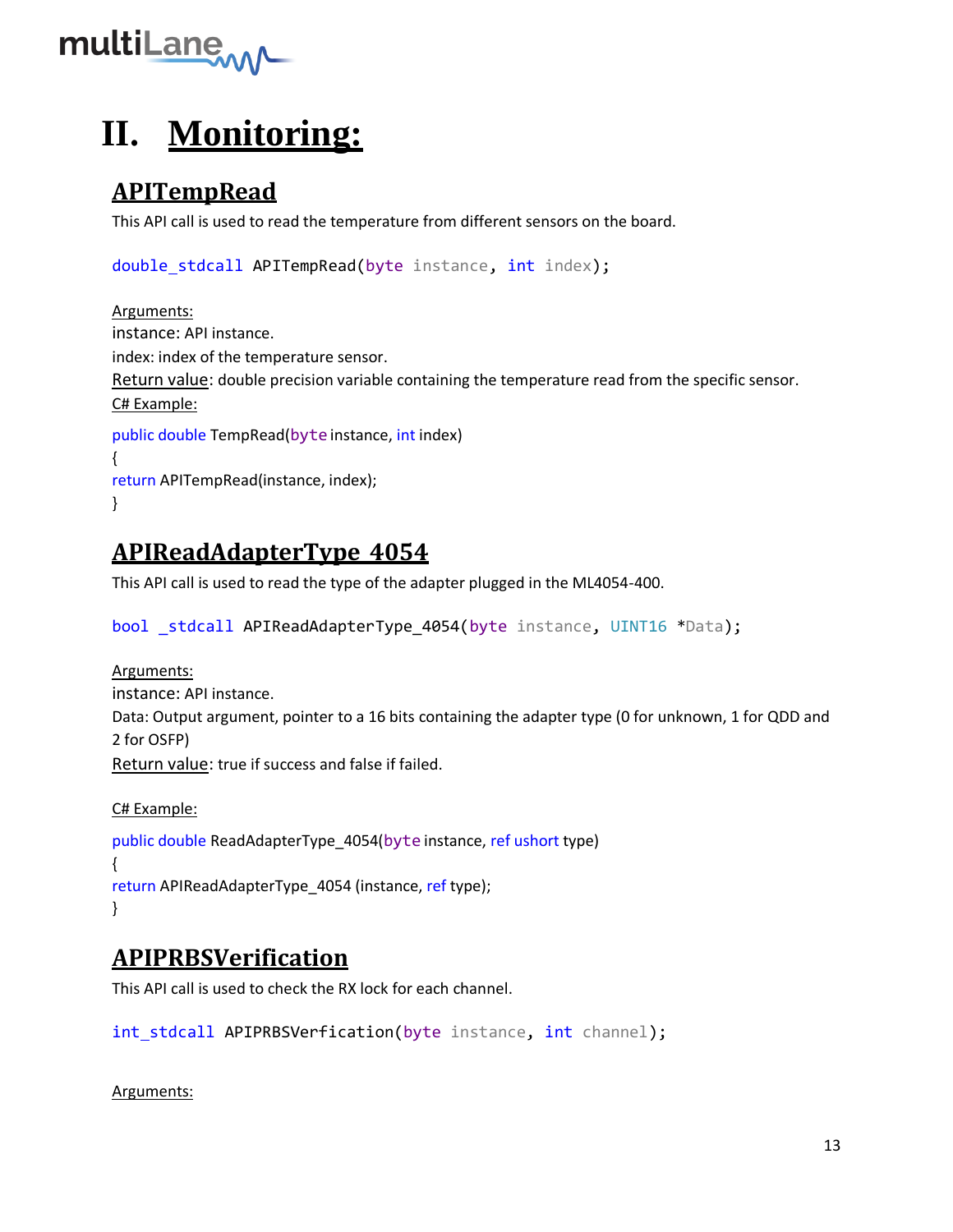

instance: API instance. Channel: channel index. Return value: 0 if RX is not locked and 1 if RX is locked.

```
C# Example:
public int PRBSVerification(byte instance, int channel)
{
return APIPRBSVerification(instance, channel);
}
```
## <span id="page-13-0"></span>**APIReadTXLock**

This API call is used to read the TX lock for each channel.

```
bool stdcall APIReadTXLock(byte instance, int channel, bool *status);
```

```
Arguments:
instance: API instance.
Channel: channel index.
status: Output argument, pointer to a bool containing status of the TX Lock.
Return value: true if success and false if failed.
```

```
C# Example:
public double ReadTXLock(byte instance, int channel, ref bool status)
{
return APIReadTXLock(instance, channel, ref type);
}
```
# <span id="page-13-1"></span>**APIMonitor**

This API call is used to read latest applied values from EEPROM for each channel.

```
int stdcall APIMonitor(byte instance, int channel, byte StatusID, double
*Data);
```
Arguments: instance: API instance. Channel: channel index. StatusID: Enumeration value of the configuration to be read. Data: Output argument, pointer to a double containing the value read from the EEPROM. Return value: 1 if success and 0 if failed.

C# Example: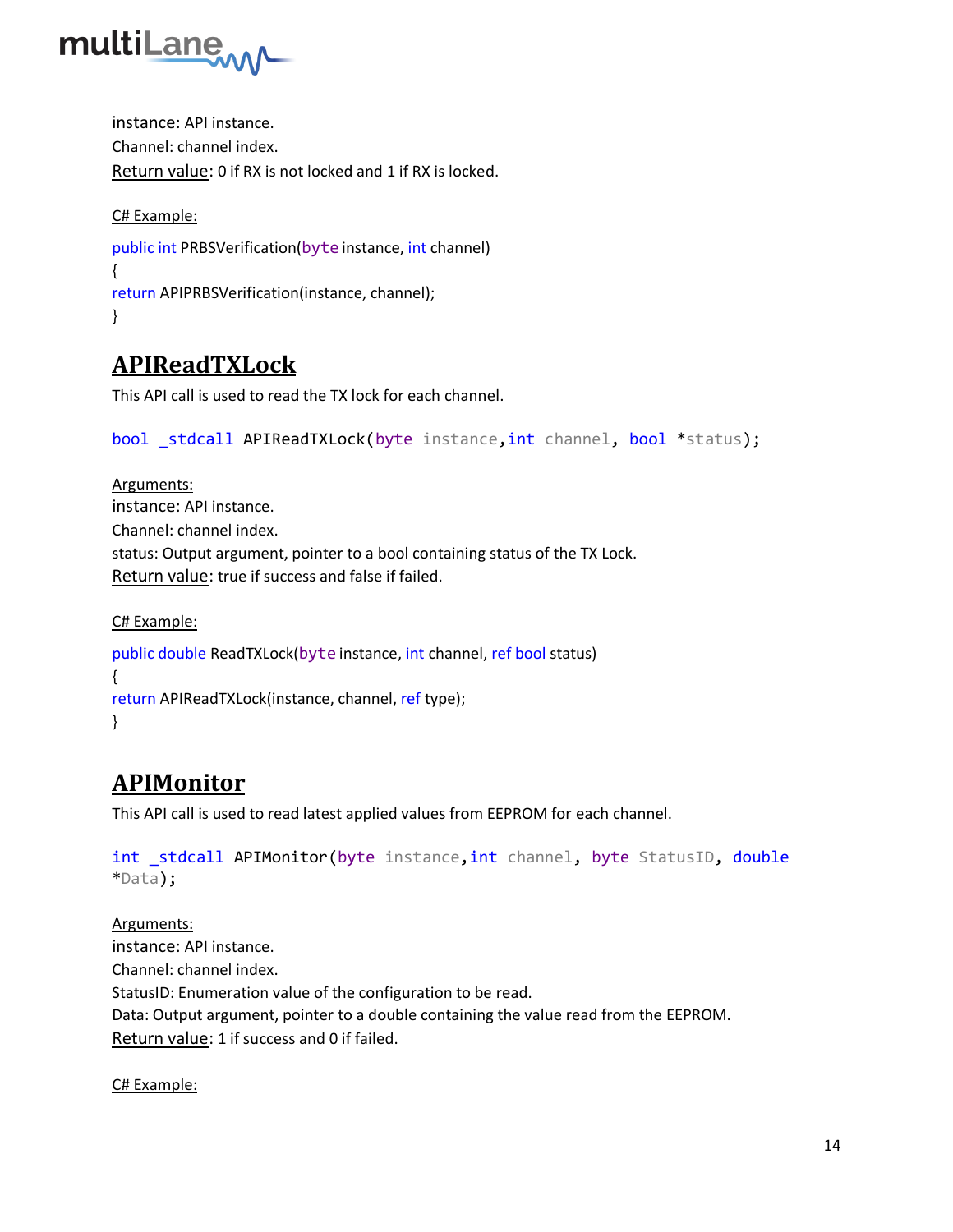

```
public int Monitor(byte instance, int channel, byte StatusID, ref double data)
{
return APIMonitor(instance, channel, StatusID, ref data);
}
```
ML Monitor Enumeration:

- The values marked in red are used for the ML4054-400
- APImonitor reads the latest applied value from the EEPROM (values must be applied usingAPI functions)

enum E\_Monitor {

```
M<sup>O</sup>ClockIn = 0,
M_LineRate = 1, // Line Rate value
M_ClockOut = 2,
M_TX_enable = 3,
M_RX_enable = 4,
M TXpattern = 5, // TX Pattern value
M_CustomPattern = 6,
M_TXPattern_length = 7,
M TXinvert = 8,
M_OutputLevel = 9, // Amplitude value 
M_RXpattern = 10, // RX Pattern value
M_RXinvert = 11, // RX Invert value
M_RXPatternLength = 12,
M_PatternLock = 13,
```

```
M PreEmphasis = 14, // PreEmaphasis value
M_PostEmphasis = 15, // PostEmphasis value
```
M\_ErrorIns = 16, M\_RXDFEValue = 17, // CTLE value

M\_BERTimer = 18, M\_BERPhase = 19, M\_BERVerticalOffset = 20, M\_PhaseSkew = 21,

M\_PMFreq = 22, M  $PMAmp = 23$ , M  $PMRI = 24$ ,  $M$  AMRJ = 25, M\_HWTXInvert = 26, M\_HWRXInvert = 27,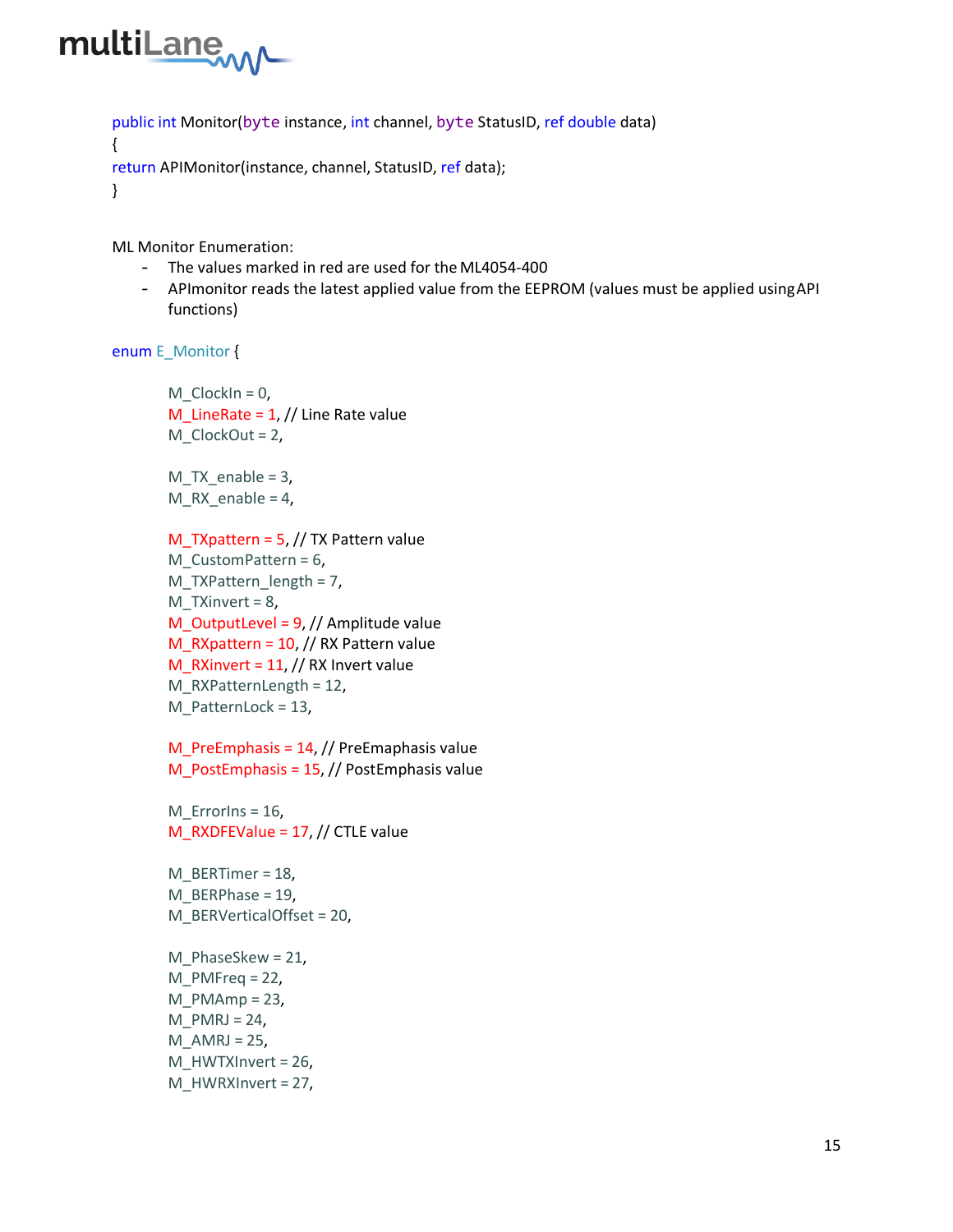

```
M_CustomPatternMSB = 28,
M InternalLoopBackStatus = 29,
M_ReferenceClockoutValue = 30,
M InnerAmplitude = 31, // Inner Eye Amplitude value
```

```
M_PRE_Coding = 32, // Pre Coding (Enabled = 1, Disabled = 0)
M_GGrayMapping = 33, // Gray Mapping (Enabled = 1, Disabled = 0)
M_FEC = 34, // FEC (Enabled = 1, Disabled = 0)
M_TXMode = 35, // Eye Mode (PAM4 = 0, NRZ = 1)
M_Amplitude = 36,
M_FECOperationMode = 37,
```

```
M FM Amplitude = 38,
M_FM_Frequency = 39,
M_CTLELowRateCalibration = 40,
M_CTLEHightRateCalibration = 41,
M BUJAmplitude = 42,
M_BUJFrequency = 43,
M HostSide = 44,
M HostLine = 45,
M_HostLineDebug = 46,
M VGAtracking = 47,
M_ClockType = 48,
M MainTap = 49, // Main Tap value
M_OutterEye = 50, // Outer Eye Amplitude value 
M VPEAK = 51,
M<sup>IEEE</sup> = 52,
M Alltaps = 53,
M_{1}Tap0 = 54, // Tap 1 value
M Tap1 = 55, // Tap 2 value
M_Tap2 = 56, // Tap 3 value 
M_Tap3 = 57, // Tap 4 value 
M Tap4 = 58, // Tap 5 value
M Tap5 = 59, // Tap 6 value
M Tap6 = 60, // Tap 7 value
M_is70Calibrated = 61,
M is80Calibrated = 62,
M_is90Calibrated = 63,
M_is100Calibrated = 64,
M_is110Calibrated = 65,
M_is120Calibrated = 66,
M_is60Calibrated = 67,
M_DSPMode = 68, // DSP mode value 
M isLowVoltageCalibrated = 69,
M_isHighVoltageCalibrated = 70
```
};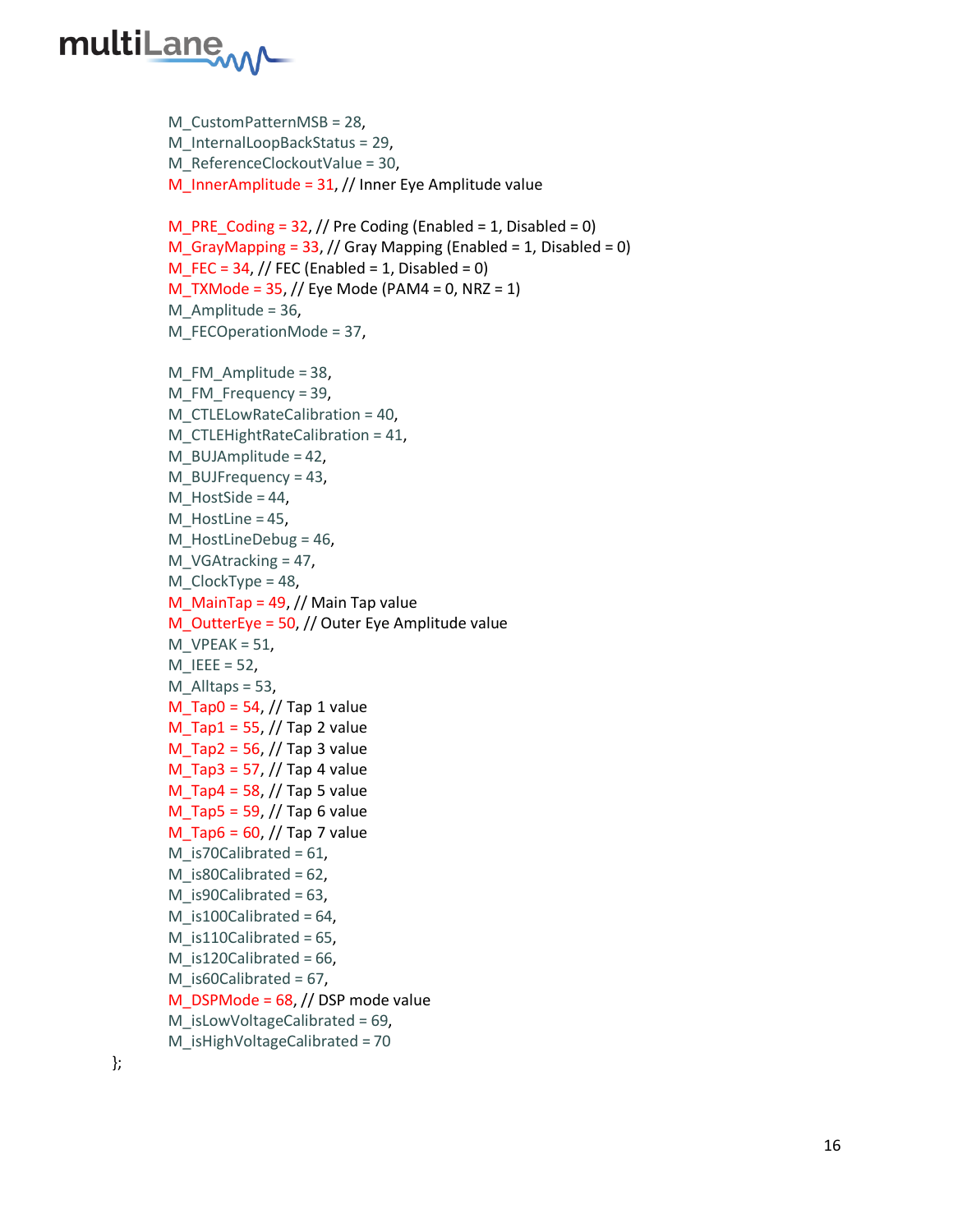

# **III. TX Configurations:**

#### <span id="page-16-0"></span>**APISetPRBSPattern**

This API call is used to set the PRBS Pattern on TX and RX, in addition to setting the TX and RX Invert status. If TX inverted is TRUE the generated pattern will have an inverted polarity, If RX inverted is TRUE the incoming pattern polarity will be inverted.

```
int stdcall APISetPRBSPattern(byte instance, int channel, int txPattern,
int rxPattern, int txInvert, int rxInvert);
```
Arguments: instance: API instance. Channel: channel index. txPattern:

- 0 for PN7
- 1 for PN9
- 2 for PN11
- 3 for PN15
- 4 for PN23
- 5 for PN31
- 9 for PN13
- 10 for PN9\_4.

rxPattern:

- 0 for PN7
- 1 for PN9
- 2 for PN11
- 3 for PN15
- 4 for PN23
- 5 for PN31
- 9 for PN13
- 10 for PN9\_4.

txInvert: 1 if TX is inverted and 0 if not.

rxInvert: 1 if RX is inverted and 0 if not.

Return value: true if success and false if failed.

C# Example:

public int SetPRBSPattern(byteinstance, int channel, int txPattern, int rxPattern, int txInvert, int rxInvert)

```
{
```
return APISetPRBSPattern(instance, channel, txPattern, rxPattern, txInvert, rxInvert);

}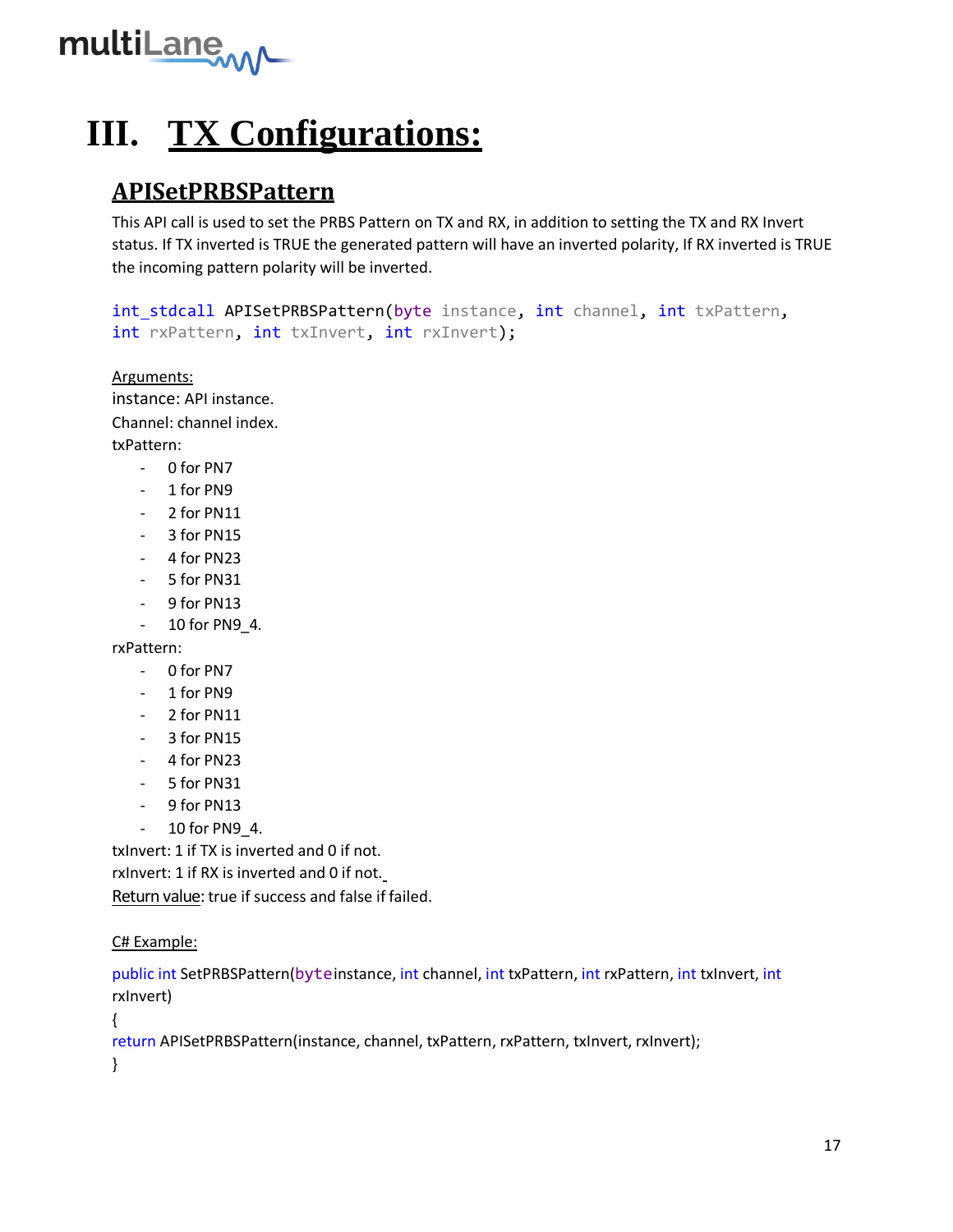

## <span id="page-17-0"></span>**APIOutputLevel**

This API call is used to set the output amplitude for each channel.

int stdcall APIOutputLevel(byte instance, int channel, int value);

Arguments: instance: API instance. Channel: channel index. Value: an integer containing a percentage controlling the output level (60%, 70%, 80%, 90%, 100%, 110%, 120%). Return value: 1 if success and 0 if failed.

```
C# Example:
public int OutputLevel(byte instance, int channel, int value)
{
return APIOutputLevel(instance, channel, value);
}
```
## <span id="page-17-1"></span>**APIPreEmphasis**

This API call is used to set the Pre Emphasis tap for each channel.

int\_stdcall APIPreEmphasis(byte instance, int channel, int value);

Arguments: instance: API instance. Channel: channel index. Value: an integer containing the value to be set (-1000 to 1000) Return value: 1 if success and 0 if failed.

```
C# Example:
public int PreEmphasis(byte instance, int channel, int value)
{
return APIPreEmphasis(instance, channel, value);
}
```
#### <span id="page-17-2"></span>**APIPostEmphasis**

This API call is used to set the Post Emphasis tap for each channel.

int\_stdcall APIPostEmphasis(byte instance, int channel, int value);

Arguments: instance: API instance.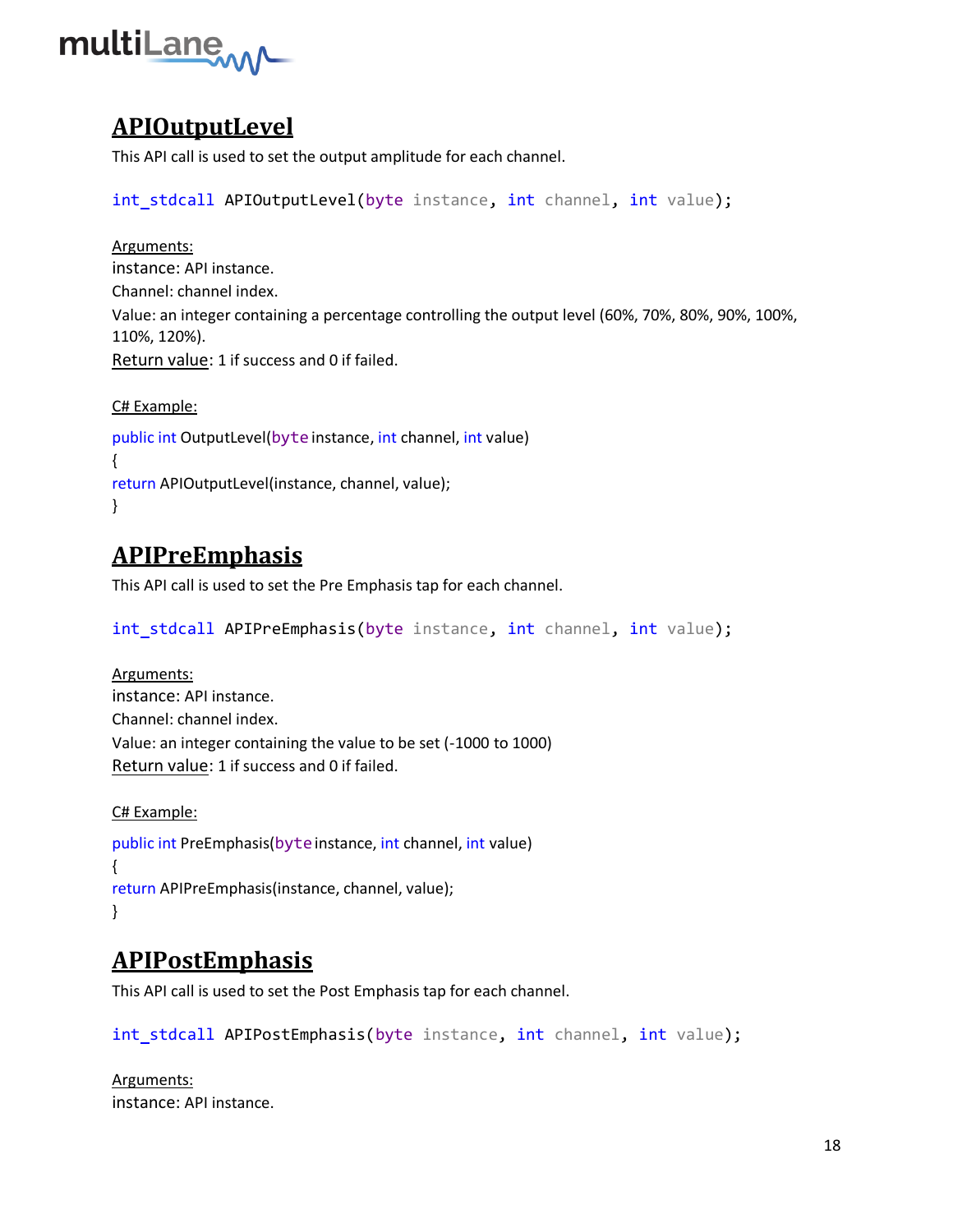

Channel: channel index. Value: an integer containing the value to be set (-1000 to 1000) Return value: 1 if success and 0 if failed.

#### C# Example:

```
public int PostEmphasis(byteinstance, int channel, int value)
{
return APIPostEmphasis(instance, channel, value);
}
```
#### <span id="page-18-0"></span>**APIMainTap**

This API call is used to set the Main tap for each channel.

```
int stdcall APIMainTap(byte instance, int channel, int value);
```
Arguments: instance: API instance. Channel: channel index. Value: an integer containing the value to be set (-1000 to 1000) Return value: 1 if success and 0 if failed.

#### C# Example:

```
public int MainTap(byte instance, int channel, int value)
{
return APIMainTap(instance, channel, value);
}
```
#### <span id="page-18-1"></span>**APIInnerEyeLevel**

This API call is used to set the PAM4 inner eye amplitude for each channel.

```
int stdcall APIInnerEyeLevel(byte instance, int channel, int value);
```
Arguments: instance: API instance. Channel: channel index. Value: an integer containing the value to be set. The inner eye amplitude decreases while increasing the value from 500 to 1500. Return value: 1 if success and 0 if failed.

#### C# Example:

```
public int InnerEyeLevel(byteinstance, int channel, int value)
{
```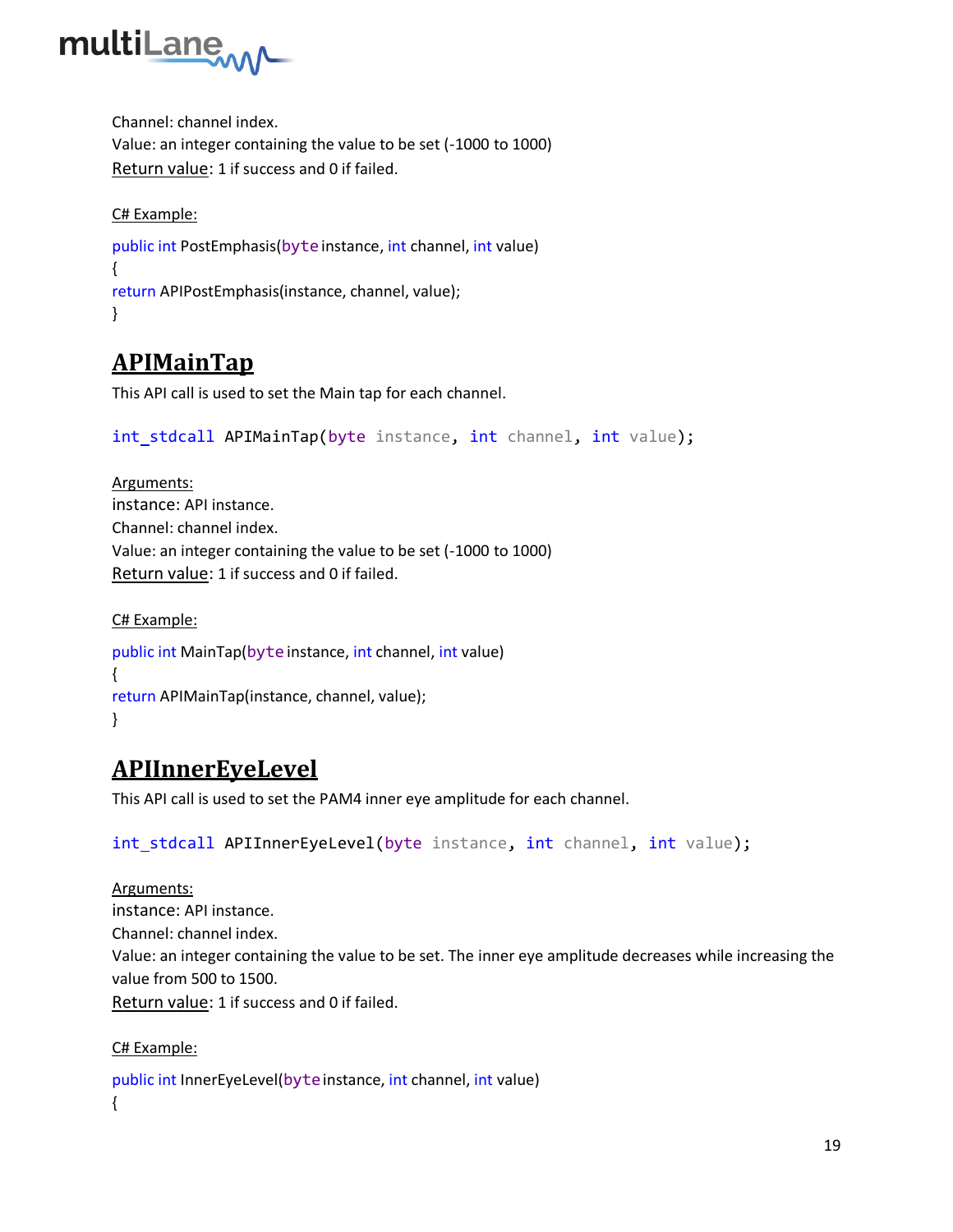

return APIInnerEyeLevel(instance, channel, value);

}

# <span id="page-19-0"></span>**APIOuterEyeLevel**

This API call is used to set the two PAM4 outer eyes amplitude for each channel.

int stdcall APIOuterEyeLevel(byte instance, int channel, int value);

Arguments: instance: API instance. Channel: channel index. Value: an integer containing the value to be set. The outer eyes amplitude decreases while increasing the value from 1500 to 2500. Return value: 1 if success and 0 if failed.

C# Example:

public int OuterEyeLevel(byteinstance, int channel, int value) { return APIOuterEyeLevel(instance, channel, value); }

#### <span id="page-19-1"></span>**APIErrorInsertionPolarise**

This API call is used to enable and insert errors into each channel.

int stdcall APIErrorInsertionPolarise(byte instance, int channel, int enable, int gap, int mode, int duration);

Arguments: instance: API instance. Channel: channel index. Enable: 1 to enable error insertion and 0 to disable it. Gap: Number of 64-bit words without errors to insert between words with errors. Mode:

- 0 for one bit error in the MSB.
- 1 for one bit error in the LSB.
- 2 for 1 error in the PAM4 symbol.
- 3 for errors on all the bits of the MSB.
- 4 for errors on all the bits of the LSB.
- 5 for errors on all bits of the LSB and MSB.
- 6 for error on one bit per word and the position shifts right each time.
- 7 for error on one PAM4 symbol per word and the position shifts right eachtime.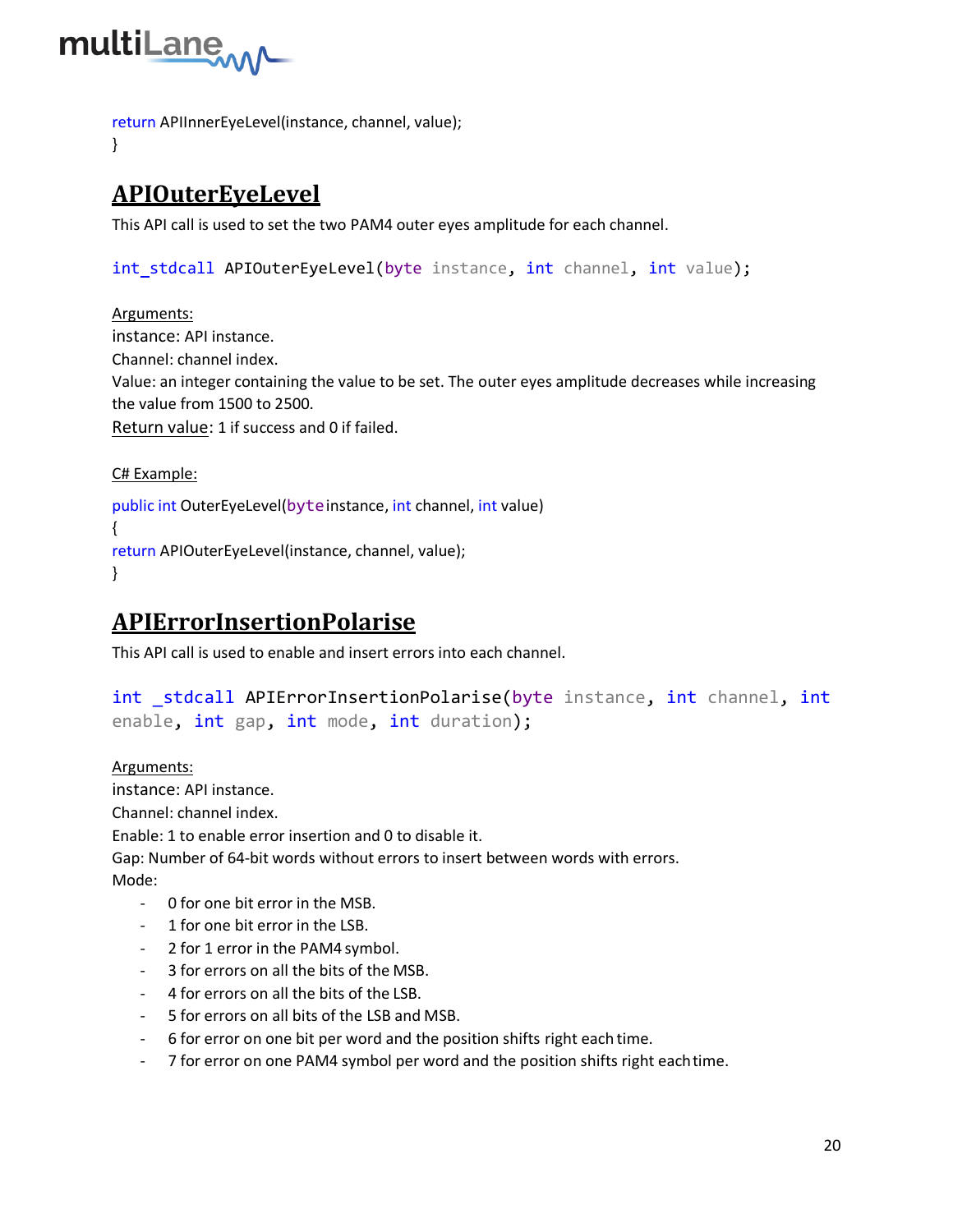

Duration: Number of 64-bit words to inject errors on. A value of 1 injects errors on one word. A value of 127 injects errors continuously. The spacing of the words with errors is determined by the gap configuration.

Return value: 1 if success and 0 if failed.

C# Example:

public int ErrorInsertionPolarise(byte instance, int channel, int enable, int gap, int mode , int duration) {

return APIErrorInsertionPolarise(instance, channel, enable, gap, mode, duration); }

#### <span id="page-20-0"></span>**APITap0**

This API call is used to set the first tap for each channel. 7 Taps should be enabled using APILineRateConfiguration\_4044B.

This feature is available in FW rev 1.8 and above.

int\_stdcall APITap0(byte instance, int channel, int value);

Arguments: instance: API instance. Channel: channel index. Value: a integer containing the value to be set (-1000 to 1000) Return value: 1 if success and 0 if failed.

C# Example:

```
public int Tap0(byte instance, int channel, int value)
{
return APITap0(instance, channel, value);
}
```
# <span id="page-20-1"></span>**APITap1**

This API call is used to set the second tap for each channel. 7 Taps should be enabled using APILineRateConfiguration\_4044B.

This feature is available in FW rev 1.8 and above.

int\_stdcall APITap1(byte instance, int channel, int value);

Arguments: instance: API instance. Channel: channel index. Value: a integer containing the value to be set (-1000 to 1000)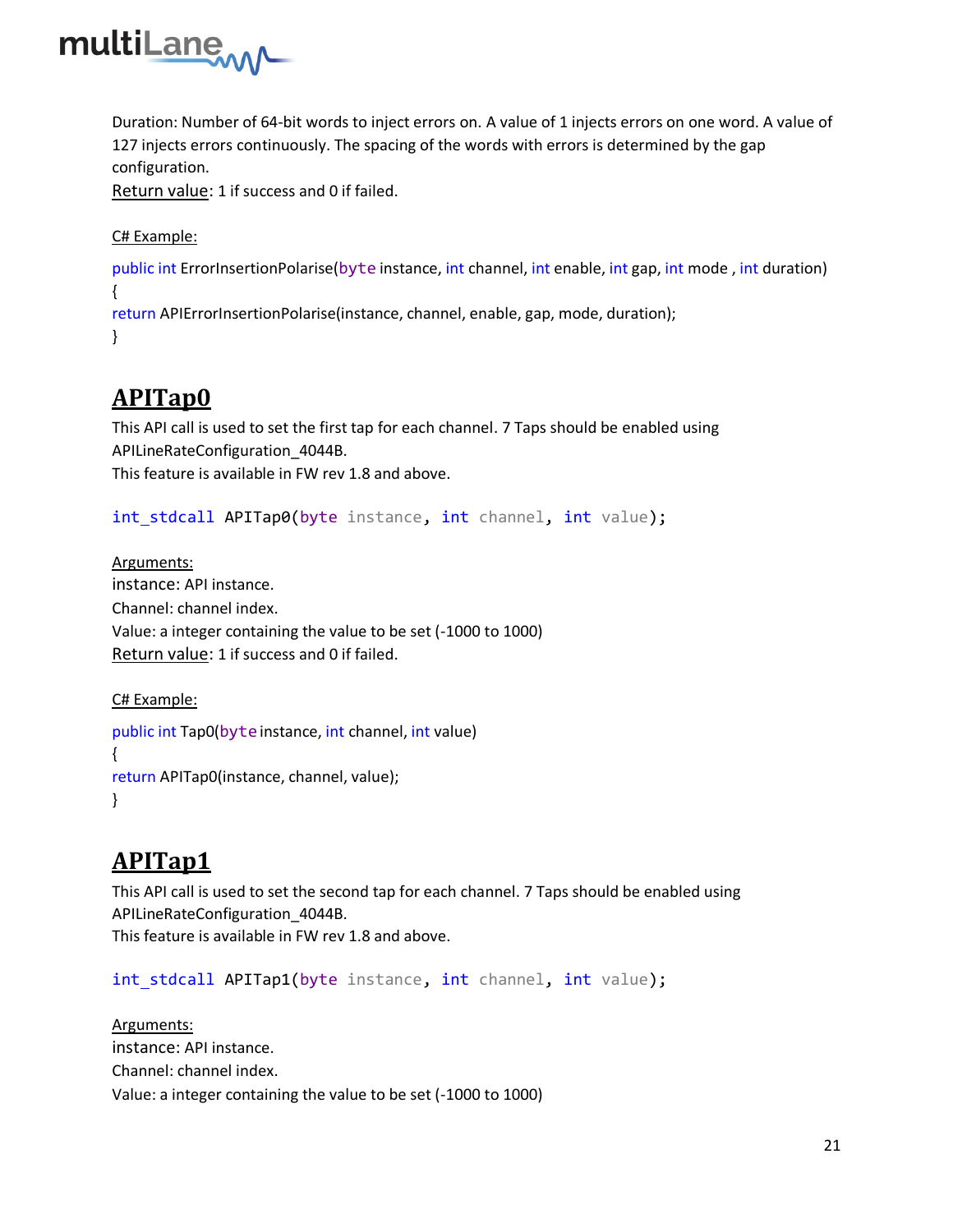

Return value: 1 if success and 0 if failed.

```
C# Example:
```

```
public int Tap1(byte instance, int channel, int value)
{
return APITap1(instance, channel, value);
}
```
#### <span id="page-21-0"></span>**APITap2**

This API call is used to set the third tap for each channel. 7 Taps should be enabled using APILineRateConfiguration\_4044B.

This feature is available in FW rev 1.8 and above.

```
int stdcall APITap2(byte instance, int channel, int value);
```
Arguments: instance: API instance. Channel: channel index. Value: a integer containing the value to be set (-1000 to 1000) Return value: 1 if success and 0 if failed.

```
C# Example:
public int Tap2(byte instance, int channel, int value)
{
return APITap2(instance, channel, value);
}
```
#### <span id="page-21-1"></span>**APITap3**

This API call is used to set the fourth tap for each channel. 7 Taps should be enabled using APILineRateConfiguration\_4044B. This feature is available in FW rev 1.8 and above.

int\_stdcall APITap3(byte instance, int channel, int value);

Arguments: instance: API instance. Channel: channel index. Value: a integer containing the value to be set (-1000 to 1000) Return value: 1 if success and 0 if failed.

C# Example: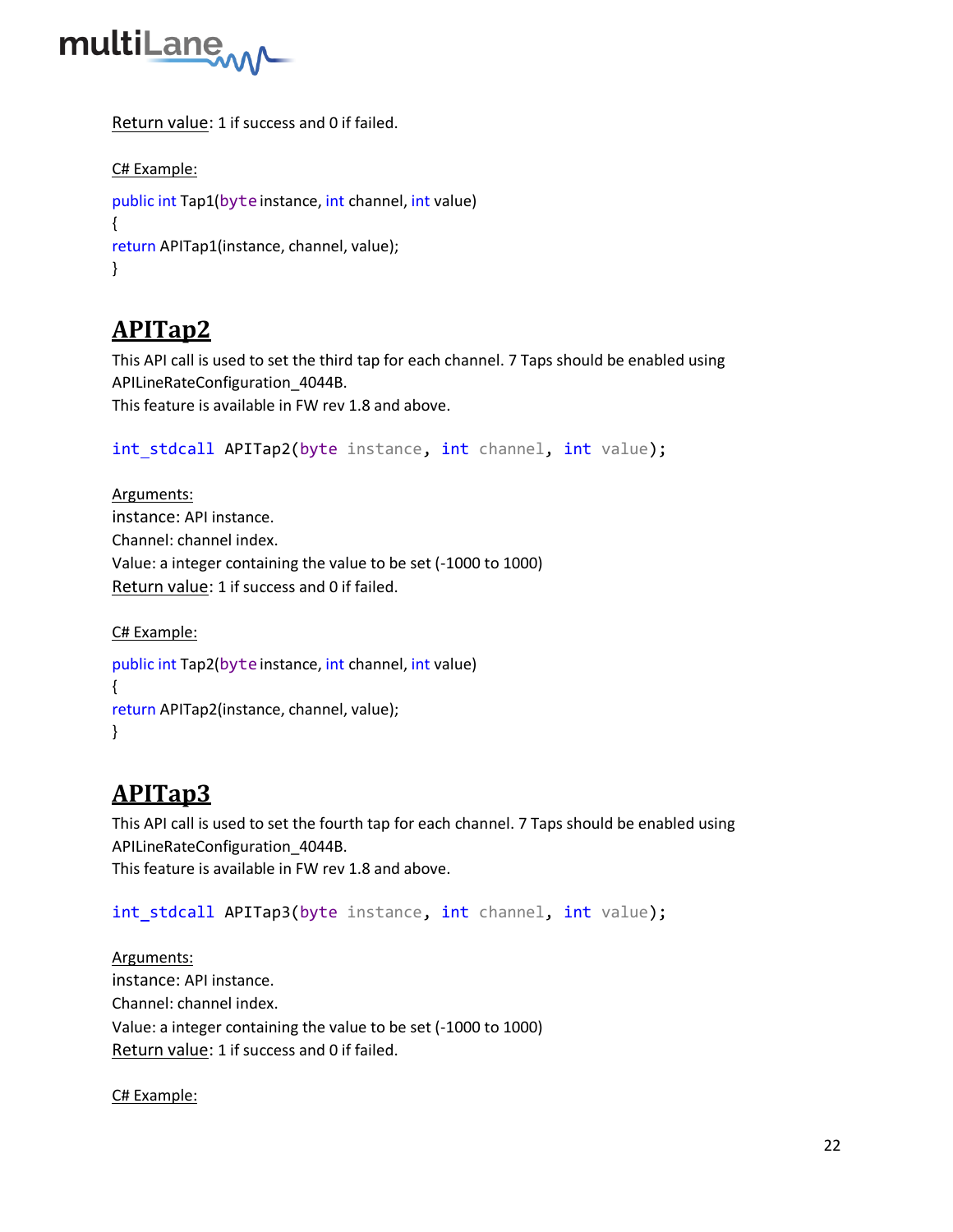

```
public int Tap3(byte instance, int channel, int value)
{
return APITap3(instance, channel, value);
}
```
# <span id="page-22-0"></span>**APITap4**

This API call is used to set the fifth tap for each channel. 7 Taps should be enabled using APILineRateConfiguration\_4044B. This feature is available in FW rev 1.8 and above.

```
int stdcall APITap4(byte instance, int channel, int value);
```
Arguments: instance: API instance. Channel: channel index. Value: a integer containing the value to be set (-1000 to 1000) Return value: 1 if success and 0 if failed.

#### C# Example:

```
public int Tap4(byte instance, int channel, int value)
{
return APITap4(instance, channel, value);
}
```
#### <span id="page-22-1"></span>**APITap5**

C# Example:

This API call is used to set the sixth tap for each channel. 7 Taps should be enabled using APILineRateConfiguration\_4044B. This feature is available in FW rev 1.8 and above.

int\_stdcall APITap5(byte instance, int channel, int value);

Arguments: instance: API instance. Channel: channel index. Value: a integer containing the value to be set (-1000 to 1000) Return value: 1 if success and 0 if failed.

public int Tap5(byte instance, int channel, int value) { return APITap5(instance, channel, value);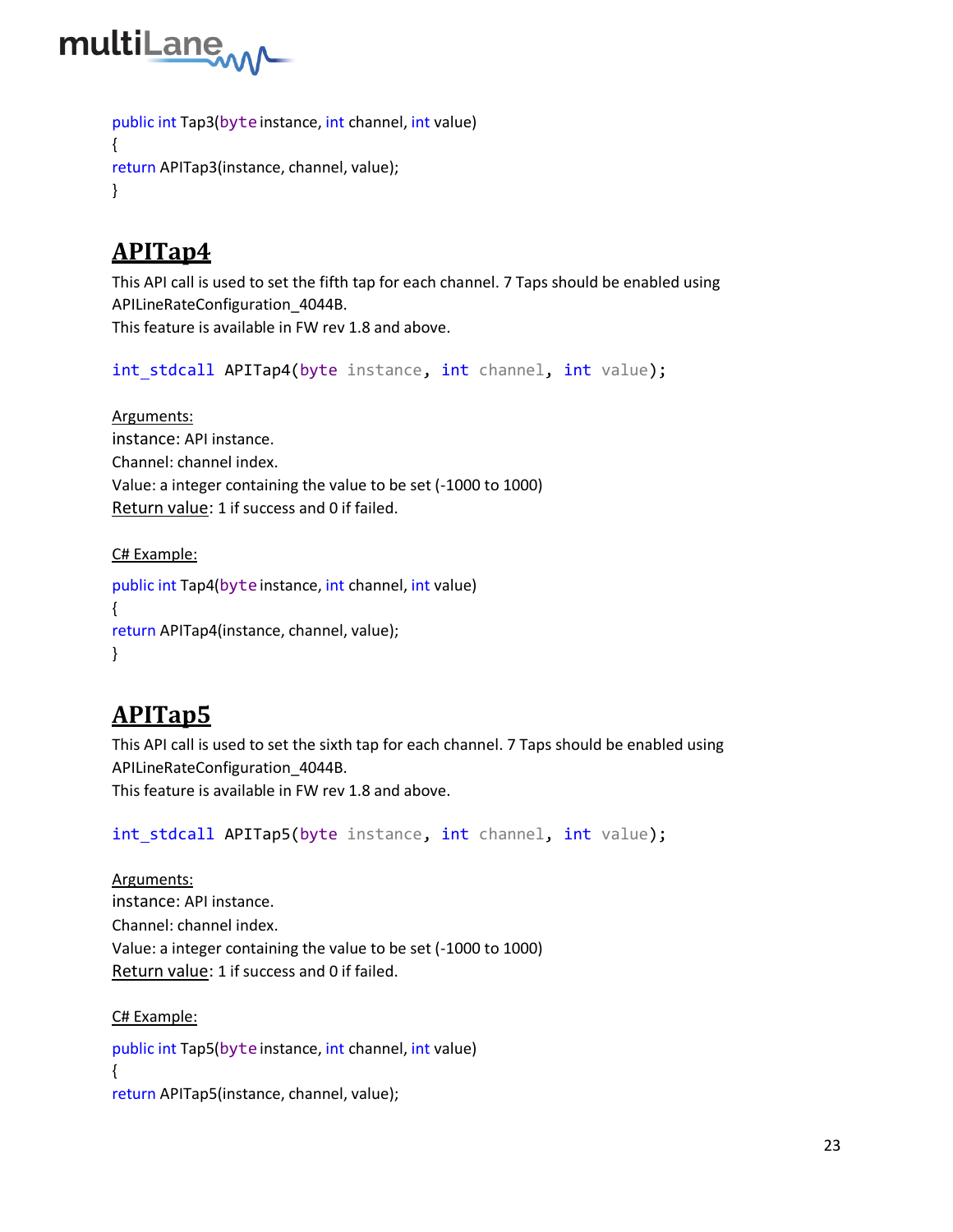

#### }

#### <span id="page-23-0"></span>**APITap6**

This API call is used to set the seventh tap for each channel. 7 Taps should be enabled using APILineRateConfiguration\_4044B. This feature is available in FW rev 1.8 and above.

int\_stdcall APITap6(byte instance, int channel, int value);

Arguments: instance: API instance. Channel: channel index. Value: a integer containing the value to be set (-1000 to 1000) Return value: 1 if success and 0 if failed.

C# Example:

public int Tap6(byte instance, int channel, int value) { return APITap6(instance, channel, value); }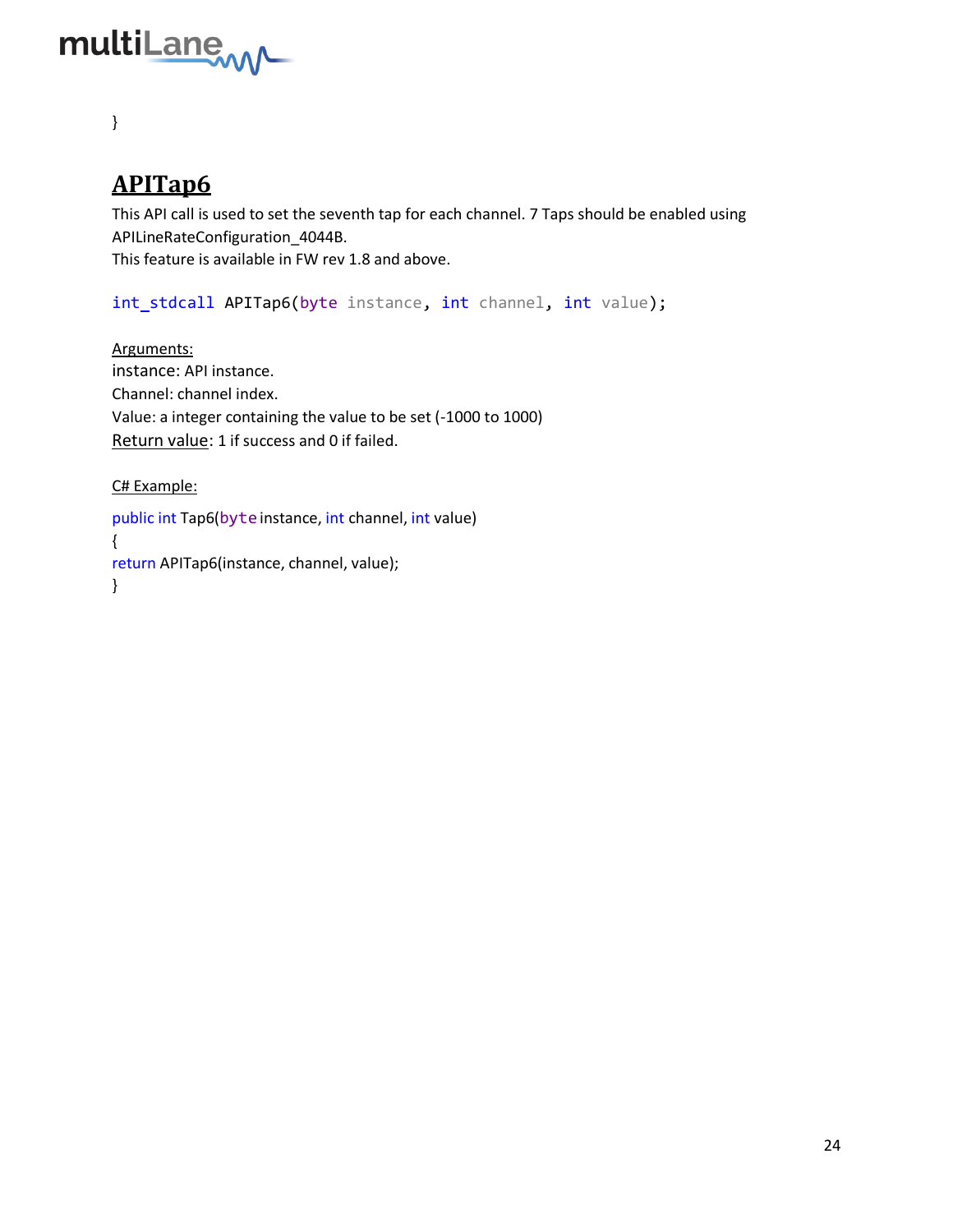

# **IV. RX Configurations:**

# <span id="page-24-0"></span>**APIDSPMode**

This API call is used to set the DSP mode.

int stdcall APIDSPMode(byte instance, int Channel, int Status);

Arguments: instance: API instance. Channel: channel index. Status: 0 for PAM4 slicer used for short non-strenuous links and 2 for PAM4 slicer with reflection canceller. Return value: 1 if success and 0 if failed.

C# Example:

public int DSPMode(byte instance, int channel, int value) { return APIDSPMode(instance, channel, value); }

# <span id="page-24-1"></span>**APICTLESetValue**

This API call is used to set the value of the CTLE on the chip.

int \_\_stdcall APICTLESetValue(byte instance, int Channel, int Value);

Arguments: instance: API instance. Channel: channel index. Value: integer containing the CTLE value to be set (0-63). Return value: 1 if success and 0 if failed.

C# Example:

public int CTLESetValue(byte instance, int channel, int value) { return APICTLESetvalue(instance, channel, value); }

# <span id="page-24-2"></span>**APIRealTimeBEREnable**

This API call is used to start/stop real time BER.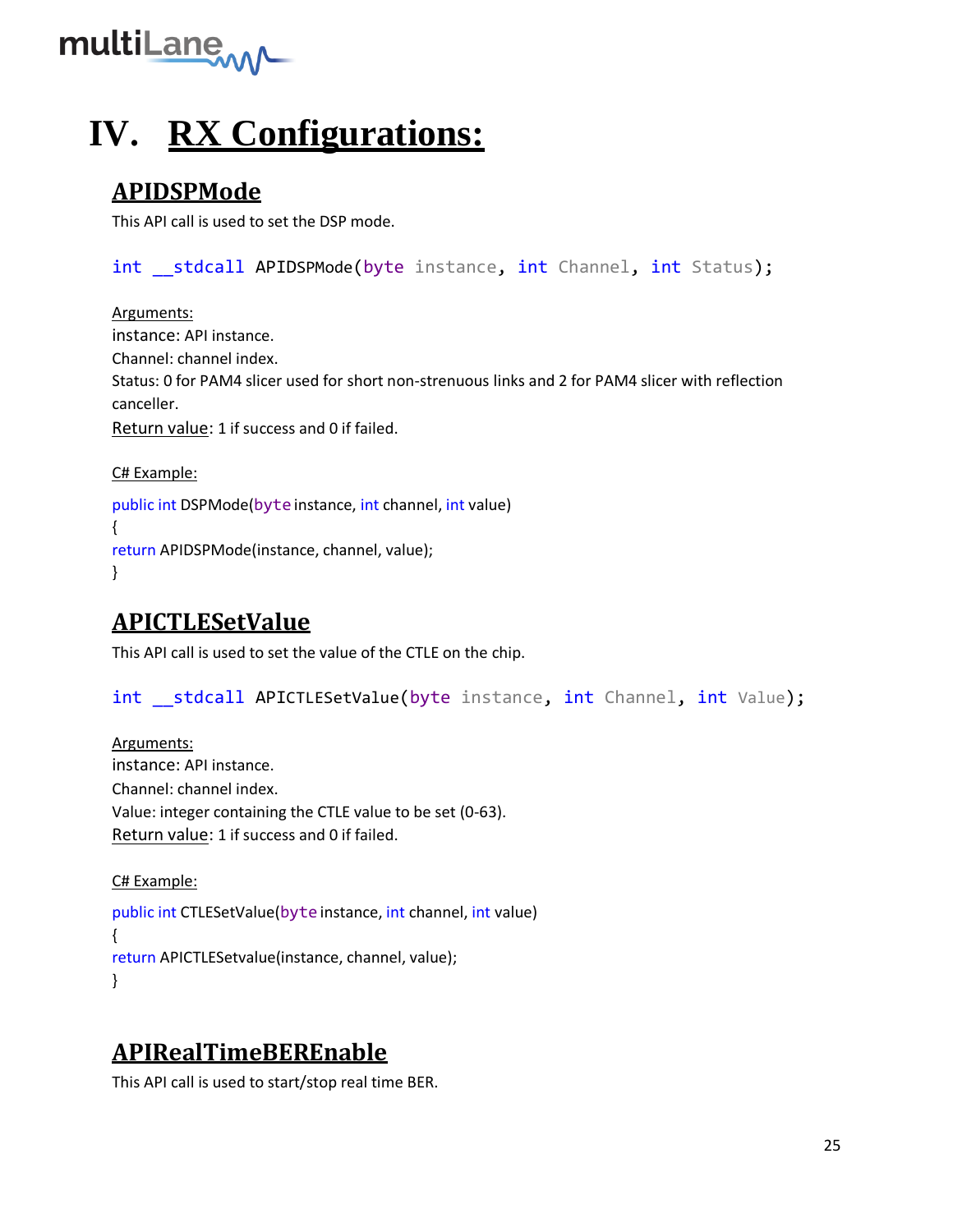

#### int stdcall APIRealTimeBEREnable(byte instance, int enable);

Arguments: instance: API instance. Channel: channel index. Enable: 1 to enable real time BER and 2 to disable it. Return value: 1 if success and 0 if failed.

C# Example:

public int RealTimeBEREnable(byteinstance, int enable) { return APIRealTimeBEREnable(instance, enable); }

## <span id="page-25-0"></span>**APIReadRealTimeBER**

This API call is used to read the error counts and time values.

```
int stdcall APIReadRealTimeBER (byte instance, UInt64 *errorCount,
UInt32 * TimeSpendIms);
```
Arguments: instance: API instance. Channel: channel index. errorCount: output argument, pointer to an array containing the error counts for each index. TimeSpendInms: output argument, pointer to an array containing the duration from the start of the BER for each channel. Return value: 1 if success and 0 if failed.

C# Example:

```
public int ReadRealTimeBER(byteinstance, ref UINT64 errorCount, ref UINT32 TimeSpentInms)
{
return APIReadRealTimeBER(instance, ref errorCount, ref TimeSpentInms);
}
```
#### <span id="page-25-1"></span>**APIGetPam4SignalToNoiseRatio**

This API call is used to read the signal to noise ratio for each channel.

int stdcall APIGetPam4SignalToNoiseRatio(byte instance, int channel, double \*Values);

Arguments: instance: API instance.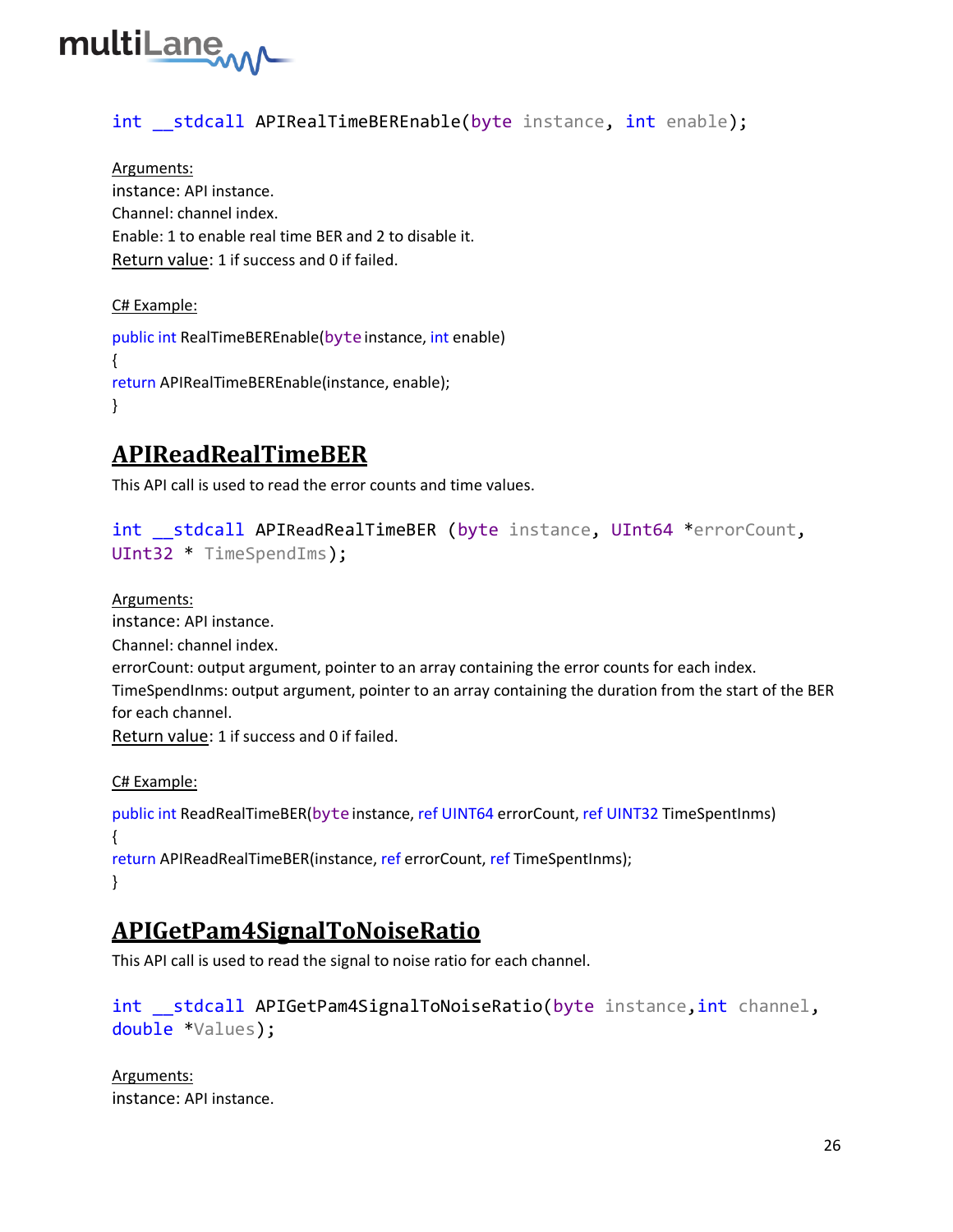

Channel: channel index.

Values: Output arguments, pointer to the SNR value read from the FW. Return value: 1 if success and 0 if failed.

C# Example:

```
public int GetPam4SignalToNoiseRatio(byte instance, ref double value)
{
return APIGetPam4SignalToNoiseRatio(instance, ref value);
}
```
#### <span id="page-26-0"></span>**APIGetPam4Histogram**

This API call is used to read histogram X and Y values for PAM4 and NRZ.

```
int __stdcall APIGetPam4Histogram(byte instance, int channel, double
*xValues, double *yValues);
```
Arguments: instance: API instance. Channel: channel index. xValues: Output arguments, pointer to an array containing the Histogram X values. yValues: Output arguments, pointer to an array containing the Histogram Y values. Return value: 1 if success and 0 if failed.

C# Example:

public int GetPam4SHistogram(byteinstance, int channel, ref double xValue, ref double yValue) { return APIGetPam4Histogram(instance, channel, ref xValue, ref yValue); }

#### <span id="page-26-1"></span>**APIReSyncRX**

This API call is used to reset the RX for every channel. It is available for firmware >= 2.1

#### int \_\_stdcall APIReSyncRX(byte instance, int channel);

Arguments: instance: API instance. Channel: channel index. Return value: 1 if success and 0 if failed.

C# Example: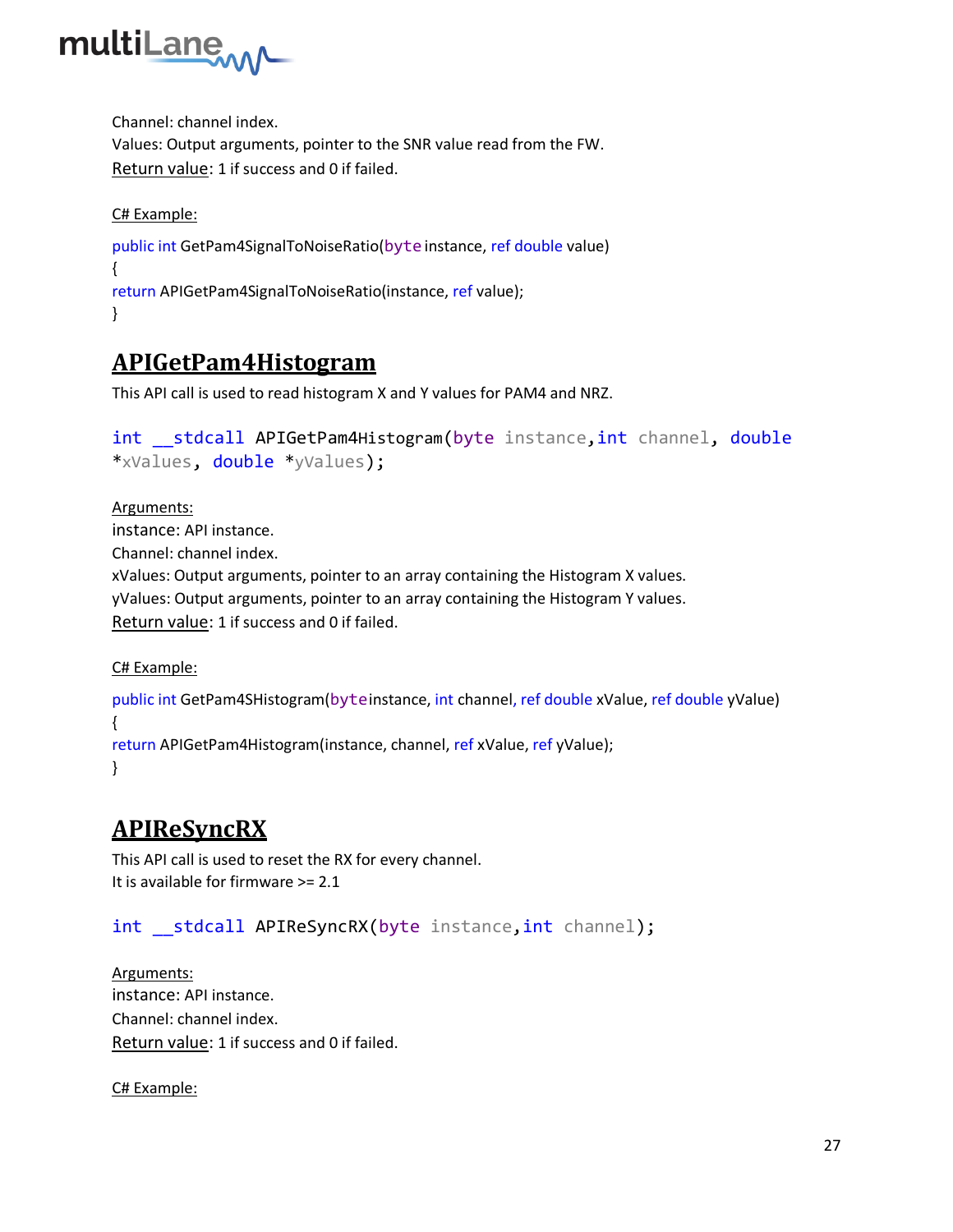

public int ReSyncRX(byte instance, int channel) { return APIReSyncRX(instance, channel); }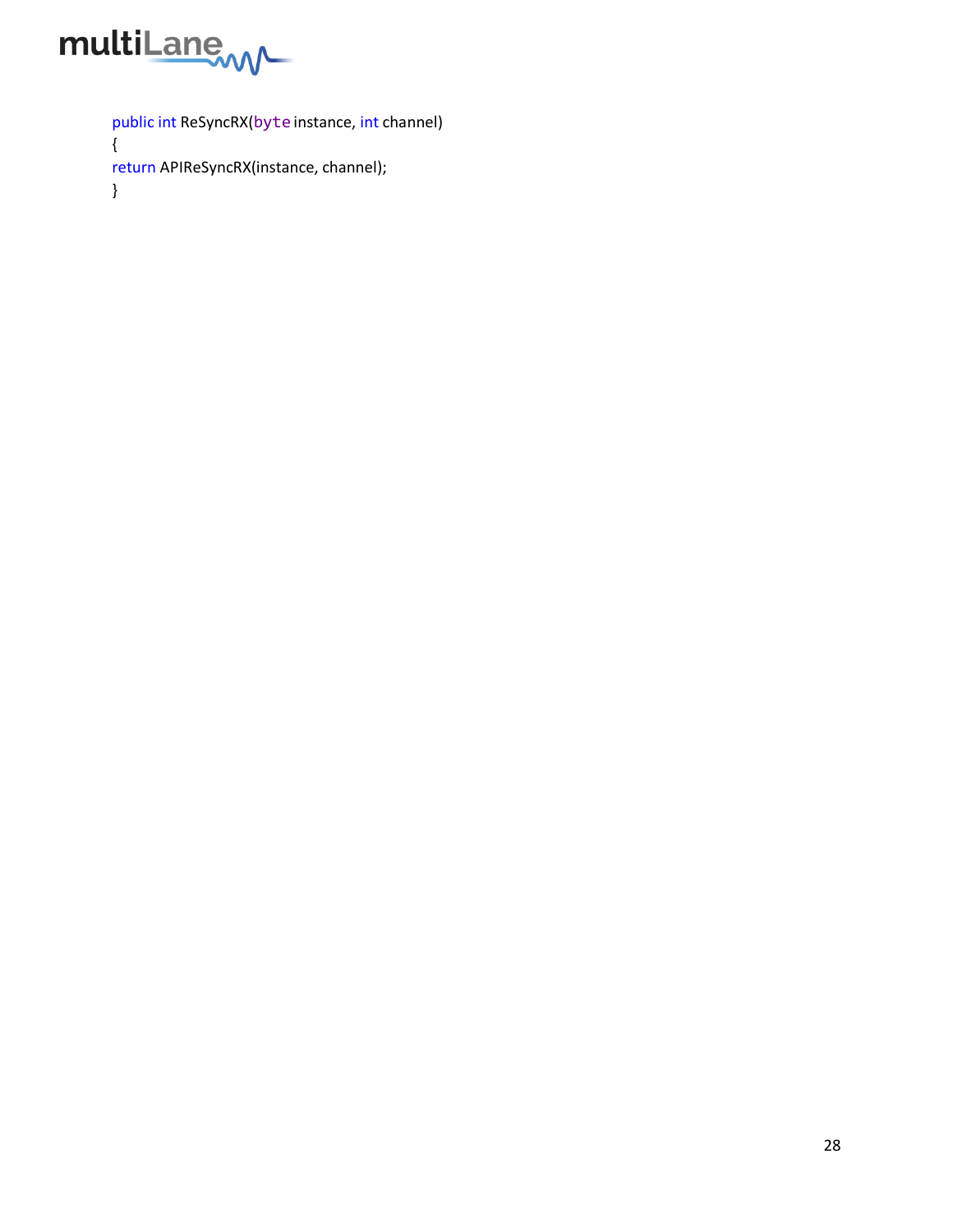

# **V. QDD:**

## <span id="page-28-0"></span>**APIQDD\_4054\_MODPRS**

This API call checks if a module is present in the QDD adapter plugged in the board.

bool stdcall APIQDD 4054 MODPRS(byte instance, UINT16 index, bool \*status);

Arguments: instance: API instance. index: index of the QDD adapter. status: Output argument, true if a module is present and false otherwise. Return value: true if success and false if failed.

C# Example: public bool QDD\_4054\_MODPRS(byteinstance, ushort index, ref bool status) { return APIQDD 4054 MODPRS (instance, index, ref status); }

#### <span id="page-28-1"></span>**APIQDD\_4054\_INT**

This API call checks if an interrupt is present in the QDD plugged in the adapter.

bool \_stdcall APIQDD\_4054\_INT(byte instance, UINT16 index, bool \*status);

Arguments: instance: API instance. index: index of the QDD adapter. status: Output argument, true if a interrupt is present and false otherwise. Return value: true if success and false if failed.

C# Example:

public bool QDD\_4054\_INT(byte instance, ushort index, ref bool status) { return APIQDD\_4054\_INT (instance, index, ref status); }

#### <span id="page-28-2"></span>**APIQDD\_4054\_MODINIT**

This API call is used to read/change the status of the MODINIT pin of the QDD.

```
bool stdcall APIQDD 4054 MODINIT(byte instance, int Read Write, UINT16
index, bool *status);
```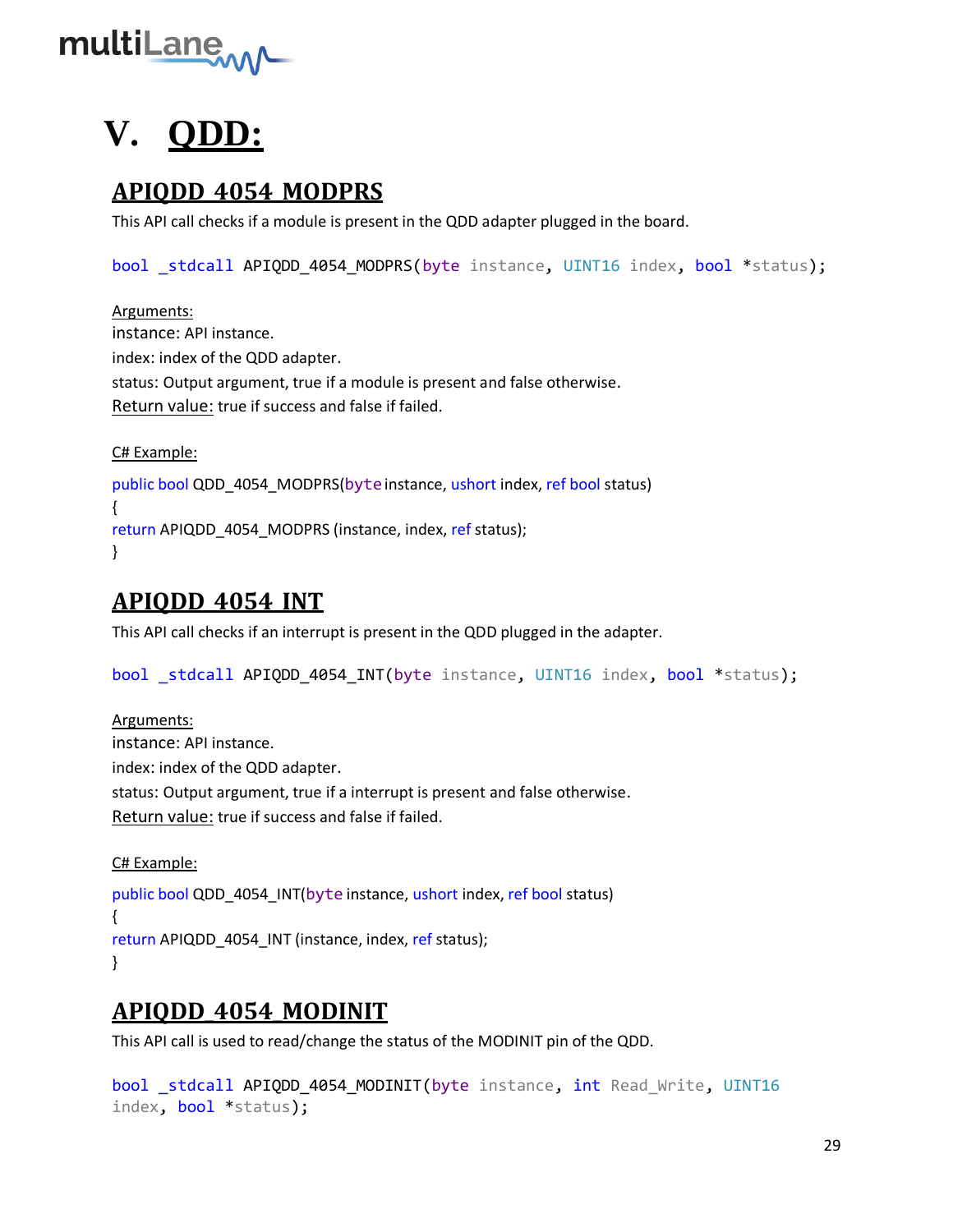

Arguments: instance: API instance. Read\_Write: integer indicating the functionality of this function ( $0 =$  Read and  $1 =$  Write) index: index of the QDD adapter. status: Output/Input argument, represent the status of the MODINIT pin of the QDD.

Return value: true if success and false if failed.

C# Example:

public bool QDD\_4054\_MODINIT(byteinstance, int Read\_Write, ushort index, ref bool status) { return APIQDD\_4054\_MODINIT(instance, Read\_Write, index, ref status); }

#### <span id="page-29-0"></span>**APIQDD\_4054\_MODSEL**

This API call is used to read/change the status of the MODSEL pin of the QDD.

```
bool stdcall APIQDD 4054 MODSEL(byte instance, int Read_Write, UINT16 index,
bool *status);
```
Arguments:

instance: API instance.

Read Write: integer indicating the functionality of this function ( $0 =$  Read and  $1 =$  Write) index: index of the QDD adapter.

status: Output/Input argument, represent the status of the MODSEL pin of the QDD. Return value: true if success and false if failed.

C# Example:

public bool QDD\_4054\_MODSEL(byteinstance, int Read\_Write, ushort index, ref bool status) {

return APIQDD\_4054\_MODSEL(instance, Read\_Write, index, ref status);

#### <span id="page-29-1"></span>} **APIQDD\_4054\_MODRST**

This API call is used to read/change the status of the MODRST pin of the QDD.

```
bool stdcall APIQDD 4054 MODRST(byte instance, int Read Write, UINT16 index,
bool *status);
```
Arguments:

instance: API instance.

```
Read_Write: integer indicating the functionality of this function (0 = Read and 1 = Write)
index: index of the QDD adapter.
```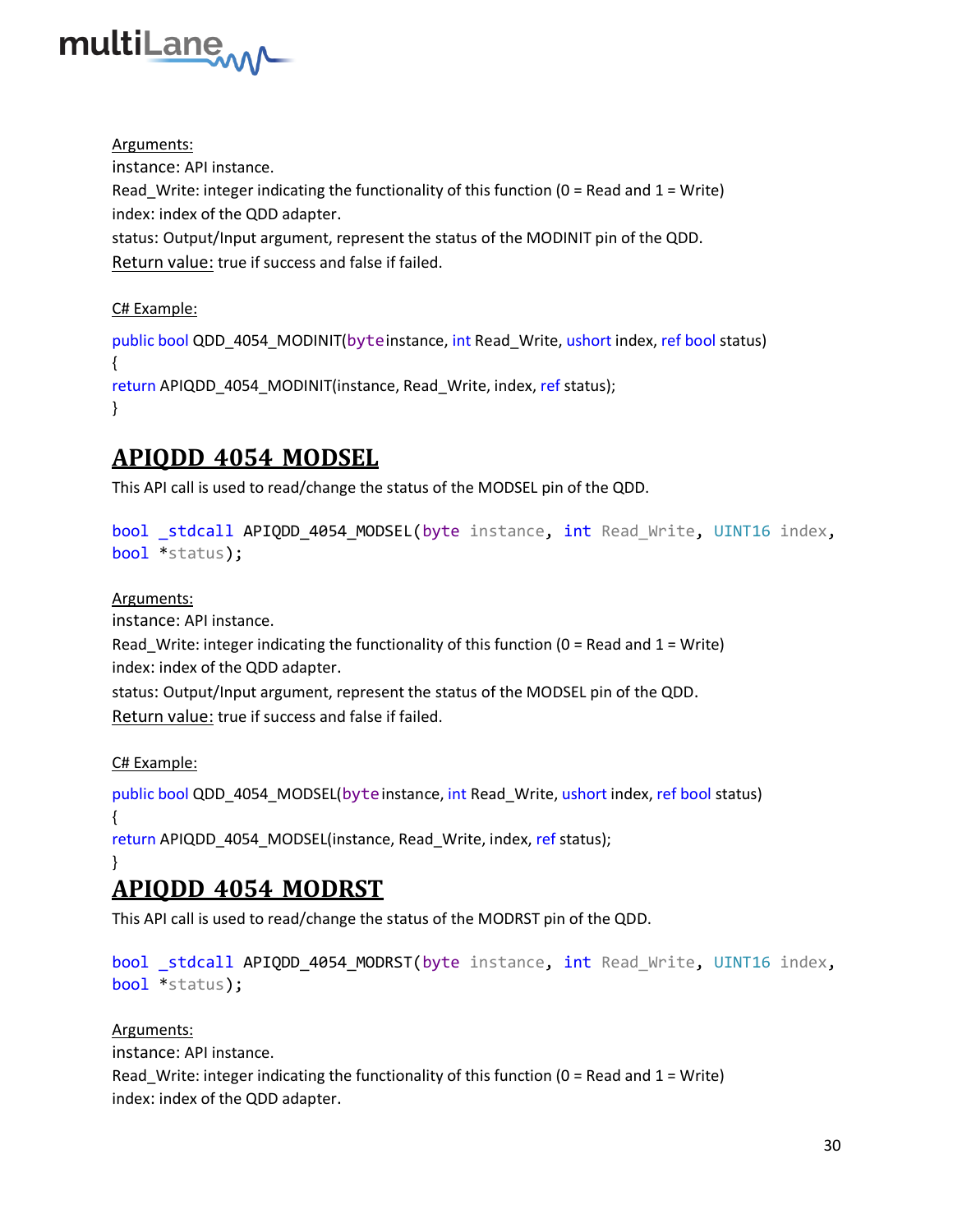

status: Output/Input arguments, represent the status of the MODRST pin of the QDD. Return value: true if success and false if failed.

#### C# Example:

```
public bool QDD_4054_MODRST(byteinstance, int Read_Write, ushort index, ref bool status)
{
return APIQDD_4054_MODRST(instance, Read_Write, index, ref status);
}
```
#### <span id="page-30-0"></span>**APIQDD\_4054\_Voltage**

This API call reads the status of the voltage from the QDD adapter.

```
bool _stdcall APIQDD_4054_Voltage(byte instance, UINT16 index, double
*voltage);
```
Arguments: instance: API instance. index: index of the QDD adapter. voltage: Output argument, pointer to a double containing the voltage. Return value: true if success and false if failed.

C# Example: public bool QDD\_4054\_Voltage(byteinstance, ushort index, ref double voltage) { return APIQDD\_4054\_Voltage(instance, index, ref voltage); }

#### <span id="page-30-1"></span>**APIQDD\_4054\_VCC\_Current**

This API call reads the status of the VCC current from the QDD adapter.

```
bool stdcall APIQDD 4054 VCC Current(byte instance, UINT16 index, double
*current);
```
Arguments: instance: API instance. index: index of the QDD adapter. current: Output argument, pointer to a double containing the current. Return value: true if success and false if failed.

C# Example:

public bool QDD\_4054\_VCC\_Current(byteinstance, ushort index, ref double current)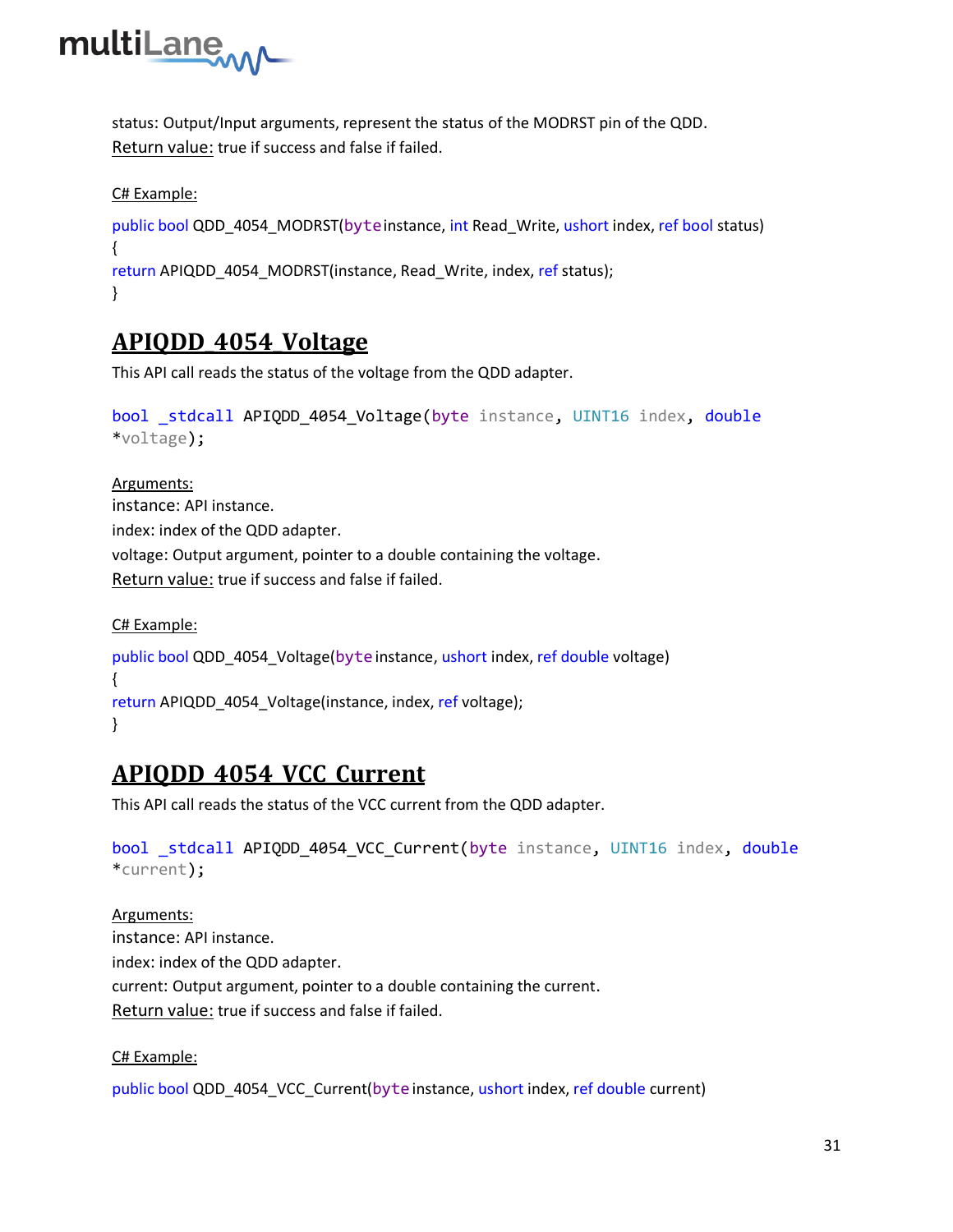

```
{
return APIQDD_4054_VCC_Current(instance, index, ref current);
}
```
## <span id="page-31-0"></span>**APIQDD\_4054\_VCC1\_Current**

This API call reads the status of the VCC1 current from the QDD adapter.

bool stdcall APIQDD 4054 VCC1 Current(byte instance, UINT16 index, double \*current);

Arguments: instance: API instance. index: index of the QDD adapter. current: Output argument, pointer to a double containing the current. Return value: true if success and false if failed.

#### C# Example:

public bool QDD\_4054\_VCC1\_Current(byte instance, ushort index, ref double current) { return APIQDD\_4054\_VCC1\_Current(instance, index, ref current); }

#### <span id="page-31-1"></span>**APIQDD\_4054\_VCCTX\_Current**

This API call reads the status of the VCCTX current from the QDD adapter.

```
bool stdcall APIQDD 4054 VCCTX Current(byte instance, UINT16 index, double
*current);
```
Arguments: instance: API instance. index: index of the QDD adapter. current: Output argument, pointer to a double containing the current. Return value: true if success and false if failed.

C# Example:

```
public bool QDD_4054_VCCTX_Current(byteinstance, ushort index, ref double current)
{
return APIQDD_4054_VCCTX_Current(instance, index, ref current);
}
```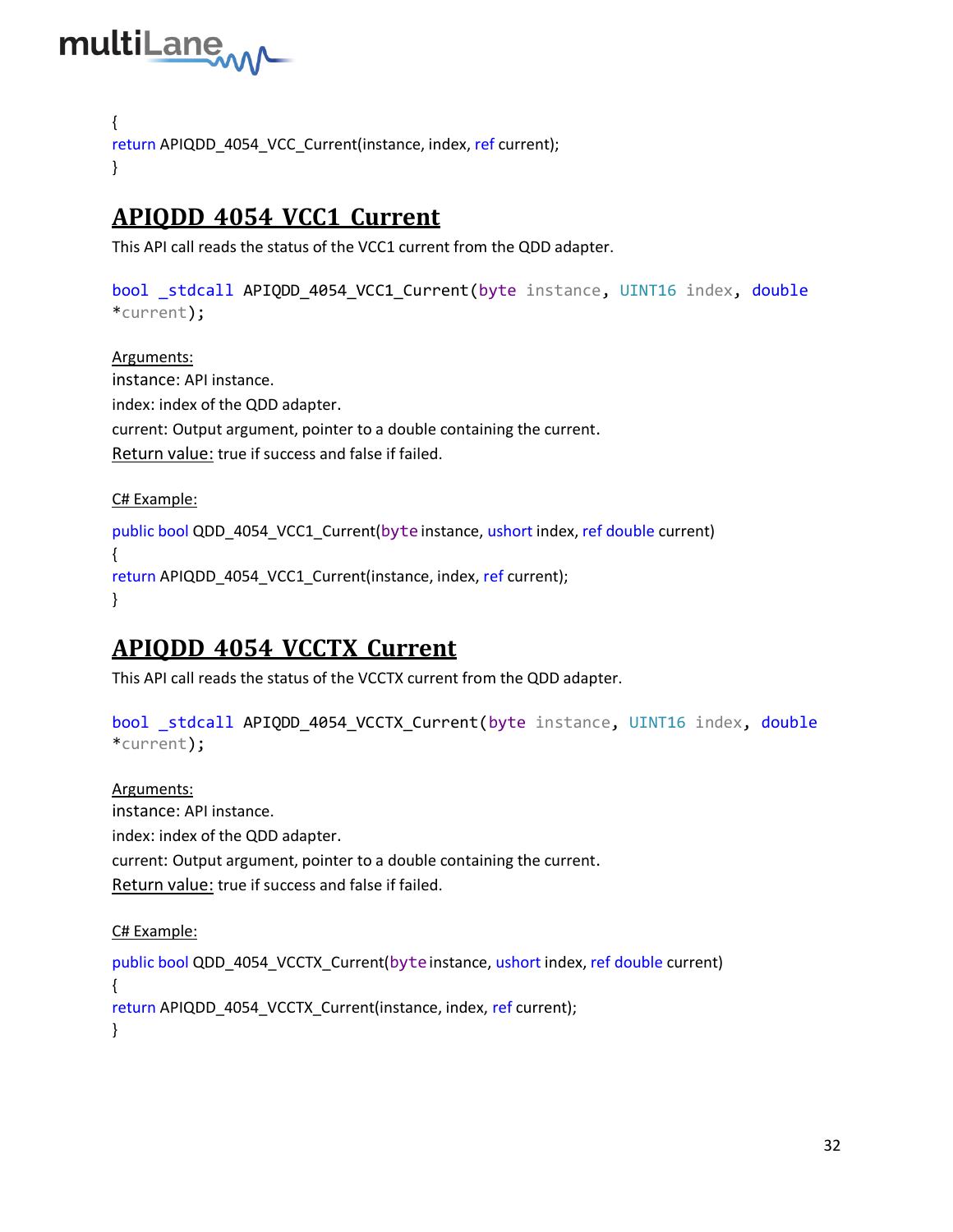

#### <span id="page-32-0"></span>**APIQDD\_4054\_VCCRX\_Current**

This API call reads the status of the VCC current from the QDD adapter.

bool stdcall APIQDD 4054 VCCRX Current(byte instance, UINT16 index, double \*current);

#### Arguments: instance: API instance. index: index of the QDD adapter. current: Output argument, pointer to a double containing the current. Return value: true if success and false if failed.

C# Example:

public bool QDD\_4054\_VCCRX\_Current(byteinstance, ushort index, ref double current) { return APIQDD\_4054\_VCCRX\_Current(instance, index, ref current); }

# <span id="page-32-1"></span>**APIQDD\_ReadI2C**

This API call reads the value of a QDD register using I2C communication.

bool \_stdcall APIQDD\_ReadI2C(byte instance, int address, double\* Data);

#### Arguments:

instance: API instance. address: address of the register from the QDD MSA. Data: Output argument, pointer to a double containing value of the register read. Return value: true if success and false if failed.

```
C# Example:
public bool QDD_ReadI2C(byte instance, int address, ref double Data)
{
return APIQDD_ReadI2C(instance, address, ref Data);
}
```
# <span id="page-32-2"></span>**APIQDD\_WriteI2C**

This API call sets the value of a QDD register using I2C communication.

bool stdcall APIQDD WriteI2C(byte instance, int address, double Data);

Arguments: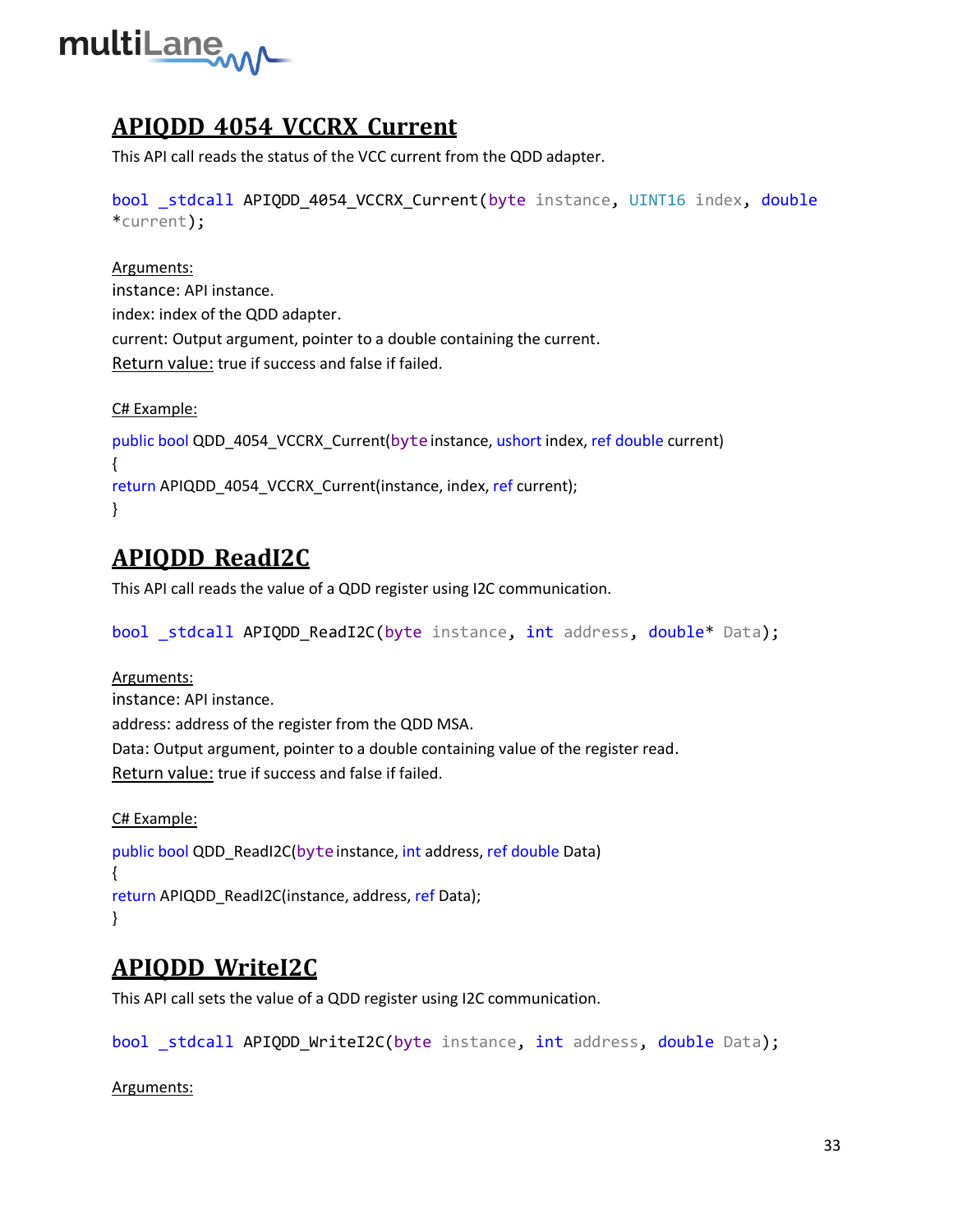

instance: API instance. address: address of the register from the QDD MSA. Data: Output argument, double containing value of the register to be set. Return value: true if success and false if failed.

C# Example:

public bool QDD\_WriteI2C(byte instance, int address, double Data) { return APIQDD\_WriteI2C(instance, address, Data); }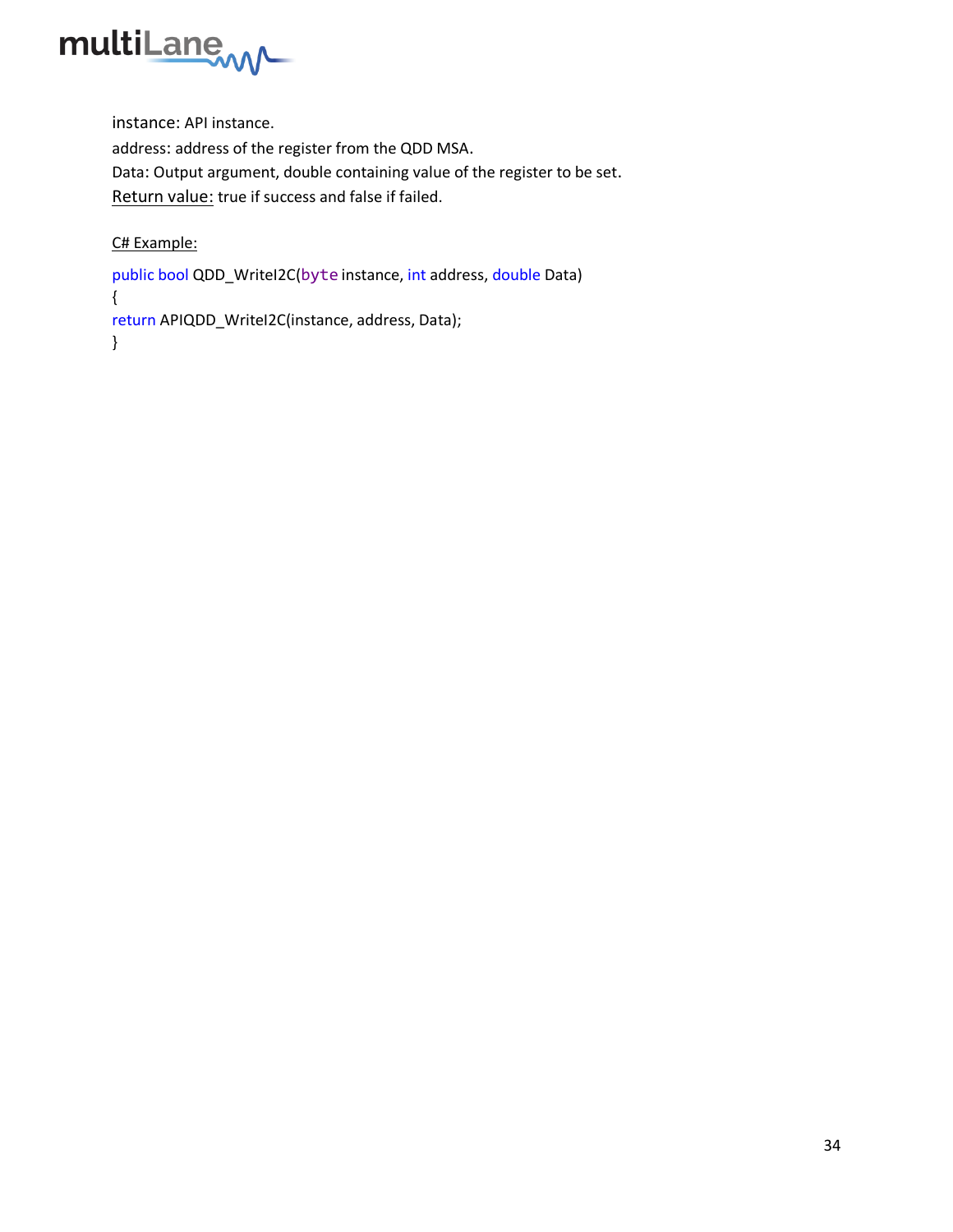

# **VI. OSFP:**

#### <span id="page-34-0"></span>**APIOSFP\_4054\_MODPRS**

This API call checks if a module is present in the OSFP adapter plugged in the board.

bool stdcall APIOSFP 4054 MODPRS(byte instance, UINT16 index, bool \*status);

Arguments: instance: API instance. index: index of the OSFP adapter. status: Output argument, true if a module is present and false otherwise. Return value: true if success and false if failed.

C# Example:

public bool OSFP \_4054\_MODPRS(byte instance, ushort index, ref bool status) { return API OSFP \_4054\_MODPRS (instance, index, ref status); }

#### <span id="page-34-1"></span>**API OSFP \_4054\_INT**

This API call checks if an interrupt is present in the OSFP plugged in the adapter.

bool stdcall APIOSFP 4054 INT(byte instance, UINT16 index, bool \*status);

Arguments: instance: API instance. index: index of the OSFP adapter. status: Output argument, true if a interrupt is present and false otherwise. Return value: true if success and false if failed.

C# Example:

public bool OSFP\_4054\_INT(byteinstance, ushort index, ref bool status) { return API OSFP 4054 INT (instance, index, ref status); }

#### <span id="page-34-2"></span>**APIOSFP\_4054\_MODLP**

This API call is used to read/change the status of the MODLP pin of the OSFP.

```
bool stdcall APIOSFP 4054 MODLP(byte instance, int Read Write, UINT16 index,
bool *status);
```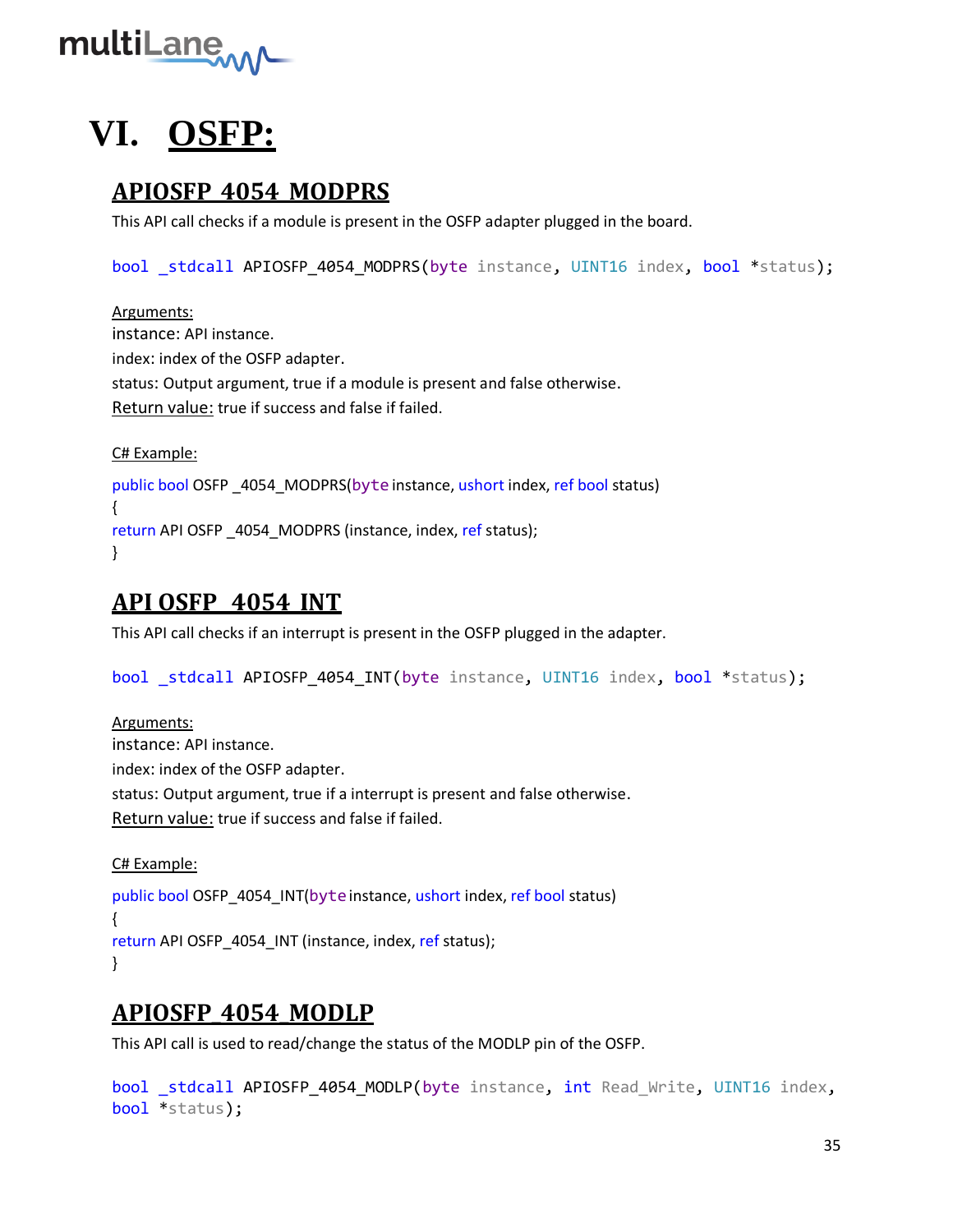

Arguments: instance: API instance. Read Write: integer indicating the functionality of this function ( $0 =$  Read and  $1 =$  Write) index: index of the OSFP adapter. status: Output/Input argument, represent the status of the MODLP pin of the OSFP. Return value: true if success and false if failed.

C# Example:

public bool OSFP\_4054\_MODLP(byteinstance, int Read\_Write, ushort index, ref bool status) { return APIOSFP\_4054\_MODLP(instance, Read\_Write, index, ref status); }

#### <span id="page-35-0"></span>**APIOSFP\_4054\_MODRST**

This API call is used to read/change the status of the MODRST pin of the OSFP.

```
bool _stdcall APIOSFP_4054_MODRST(byte instance, int Read_Write, UINT16 
index, bool *status);
```
#### Arguments:

instance: API instance.

```
Read_Write: integer indicating the functionality of this function (0 = Read and 1 = Write)
index: index of the OSFP adapter.
```
status: Output/Input arguments, represent the status of the MODRST pin of the OSFP. Return value: true if success and false if failed.

C# Example:

```
public bool OSFP_4054_MODRST(byteinstance, int Read_Write, ushort index, ref bool status)
{
return APIOSFP 4054 MODRST(instance, Read Write, index, ref status);
}
```
#### <span id="page-35-1"></span>**APIOSFP\_4054\_Voltage**

This API call reads the status of the voltage from the OSFP adapter.

```
bool stdcall APIOSFP 4054 Voltage(byte instance, UINT16 index, double
*voltage);
```
Arguments: instance: API instance. index: index of the OSFP adapter.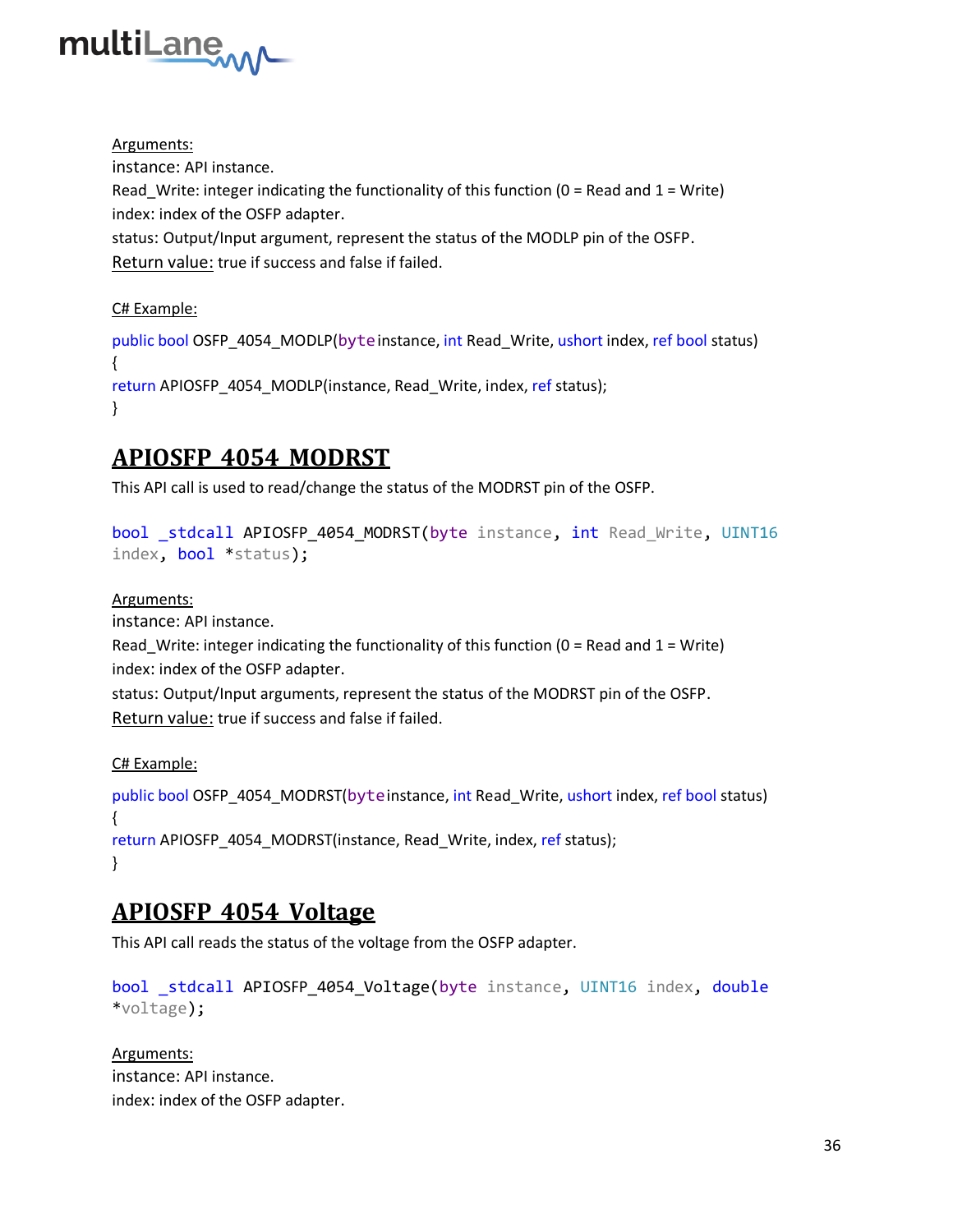

voltage: Output argument, pointer to a double containing the voltage. Return value: true if success and false if failed.

#### C# Example:

```
public bool OSFP_4054_Voltage(byteinstance, ushort index, ref double voltage)
{
return APIOSFP_4054_Voltage(instance, index, ref voltage);
}
```
#### <span id="page-36-0"></span>**APIOSFP\_4054\_VCC\_Current**

This API call reads the status of the VCC current from the OSFP adapter.

```
bool _stdcall APIOSFP_4054_VCC_Current(byte instance, UINT16 index, double
*current);
```
Arguments: instance: API instance. index: index of the OSFP adapter. current: Output argument, pointer to a double containing the current. Return value: true if success and false if failed.

```
C# Example:
public bool OSFP_4054_VCC_Current(byteinstance, ushort index, ref double current)
{
return APIOSFP_4054_VCC_Current(instance, index, ref current);
}
```
#### <span id="page-36-1"></span>**APIOSFP\_4054\_ReadI2C**

This API call reads the value of an OSFP register using I2C communication.

bool \_stdcall APIOSFP\_4054\_ReadI2C(byte instance, int address, double\* Data);

Arguments: instance: API instance. address: address of the register from the OSFP MSA. Data: Output argument, pointer to a double containing value of the register read. Return value: true if success and false if failed.

C# Example:

```
public bool OSFP_4054_ReadI2C(byteinstance, int address, ref double Data)
{
```